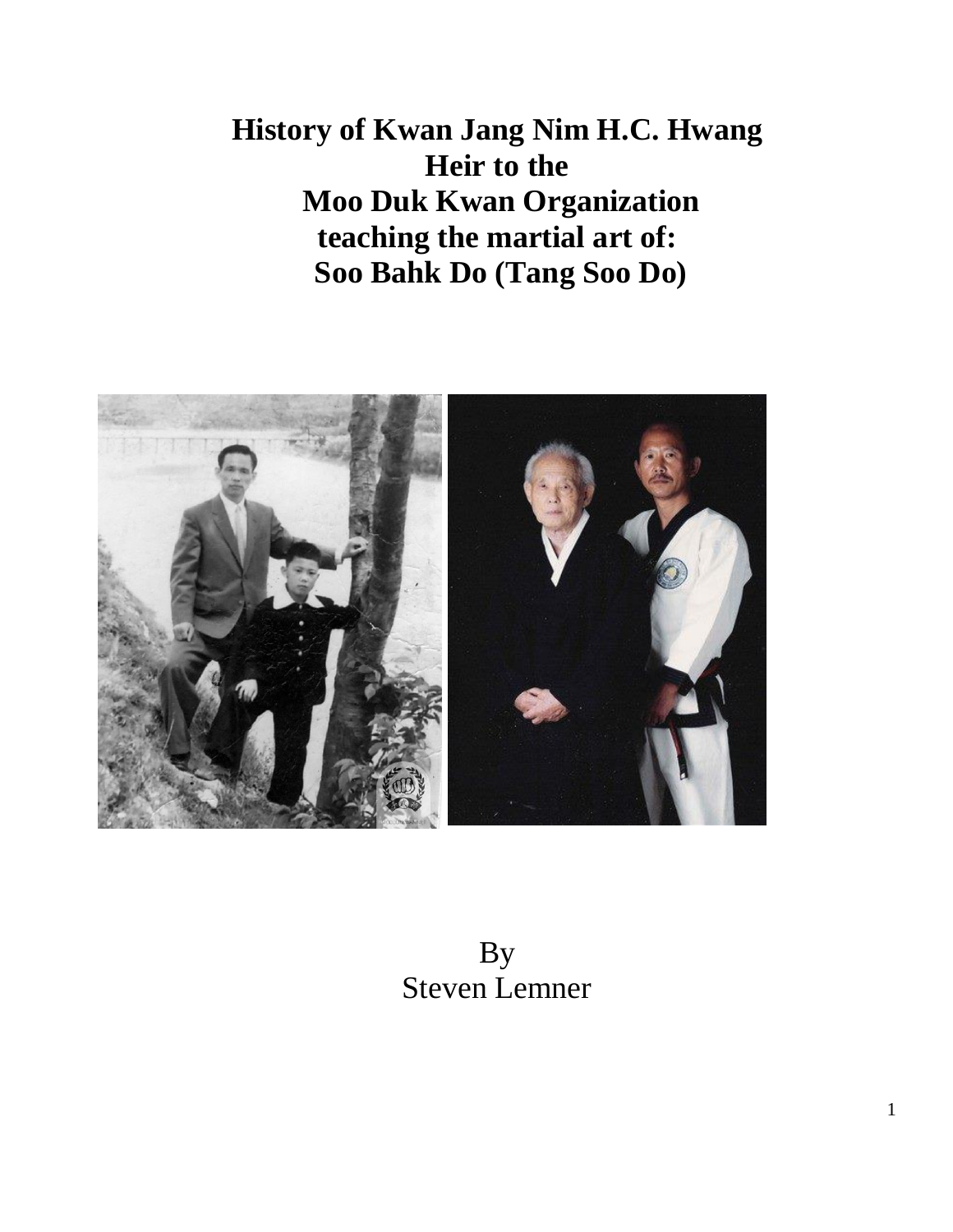**(This project would not haven been possible without the guidance and historical input of Kwan Jang Nim H.C. Hwang. Special thanks to Frank Bonsignore, Sa Bom Nim and Roberto Bonefont Sr., Sa Bom Nim for their insights and proof reading, and historical input.)**

# **Kwan Jang Nim of Moo Duk Kwan H.C. (Hyun Chul) Hwang Dan Bon#509**

### **1940's**

**March 4th, 1947** Born Seoul, Korea, (Birth Name: Jin Mun, the second child of five)

#### **1950's**

- **1953 October 26th:** Se Hun (Hwang) was born in Yong San Ku, Korea. (future Mrs. H.C. Hwang) They will meet in 1988, New York City, NY.
- **1954 May 5th:** Entering the Moo Duk Kwan Discipline. (7 years old)
- **1957 October 27th**: Promoted to Cho Dan (1st Dan) in Soo Bahk Do (Tang Soo Do), in the Moo Duk Kwan organization (he was the youngest Dan holder at the time in Korea)
- **1958 October 19th:** Promoted to E Dan (2nd Dan) in Soo Bahk Do (Tang Soo Do), in the Moo Duk Kwan organization
- **1959 March**: Graduated from Yong San Elementary School

#### **1960's**

- **1961 October 8th:** Promoted to Samdan (3rd Dan), In Soo Bahk Do (Tang Soo Do), in the Moo Duk Kwan organization
- **1962 March**: Graduated from Sun Rin Middle School

**1965 March**: Graduated from Yang Jong High School

- **1965 November 15th**: Promoted to Sa Dan (4th Dan) in Soo Bahk Do, in the Moo Duk Kwan organization
- **1966**: Member of the Korean Team at the 5th Asian Karate Championship, held in Seoul, Korea

**1969 September**: Graduated from the Korean University (Major in Philosophy) also held a great interest in art illustration.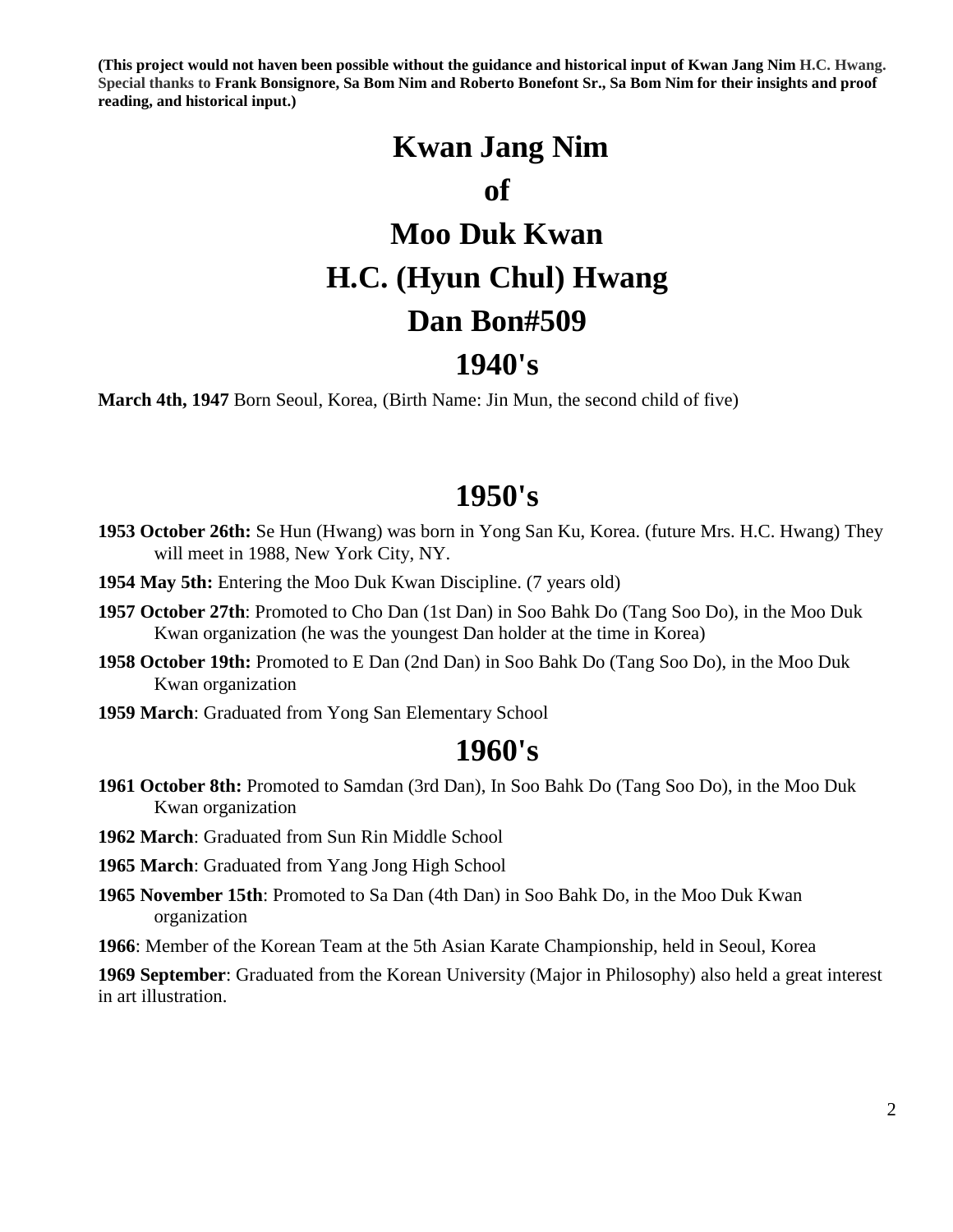### **1970's**

**1970 May 24th,**: Promoted to O Dan (5th Dan) in Soo Bahk Do and Sa Bom in the Moo Duk Kwan

**1970** Head Technical Advisor for the first World Karate Tournament in Tokyo, Japan

**1970-1973**: Served as head instructor at the Central Moo Duk Kwan Do Jang and at the U.S. Army base in Yong San

**1973 May-1974 June**: Served as Head Instructor of the Greek Tang Soo Do Moo Duk Kwan Federation

**1973 November:** Head official at the first Pan-Hellenic Martial Arts Championship in Athens, Greece

**1974 June**: Invitational Instructor of the United Kingdom Tang Soo Do Moo Duk Kwan Federation

**July 1974:** Promoted to Yuk Dan in Soo Bahk Do (Tang Soo Do), in the Moo Duk Kwan organization

**1974-1975** Moved to United States of America and Opened first Dojang in Springfield, New Jersey.

**June 30th, 1975 - July 2002**: Serves as the Chairman of the Technical Advisory Committee of the U.S. Soo Bahk Do Moo Duk Kwan Federation (Formerly known as the U.S. Tang Soo Do Moo Duk Kwan Federation)

**1978 July, 22nd:** The first U.S. Tang Soo Do Moo Duk Kwan Championships, Concord Hotel, NY

**1978 October 26th-28th:** The 3rd Soo Bahk Do Moo Duk Kwan Championships at London, England. Attended with the U.S. Team members

**October 26-28, 1979:** U.S. National Convention for Ho Sin Sool / Hyungs standardization

### **1980's**

**1980:** November: 2nd U.S. Tang Soo Do Moo Duk Kwan Championship, Pittsburg, PA.

**1981 April:** 3rd U.S. Tang Soo Do Moo Duk Kwan Championship , Roselle Park High School, NJ.

**May 1981**: Promoted to Chil Dan in Soo Bahk Do (Tang Soo Do) in the Moo Duk Kwan organization

**1982 November:** 4th U.S. Tang Soo Do Moo Duk Kwan Championship / Internationals, Atlantic City, NJ.

**1982 November:** Attended the special Chil Song Hyung clinic by the founder.

**1983 August:** The 2<sup>nd</sup> Chil Song Hyung clinic by the founder. Kang Uk Lee (70), W.Y. Chung(410), C.I. Kim (475), H.C. Hwang (509), and C.S.Kim (2457) were attended.

**1983 November:** Attended 5th, U.S. Tang Soo Do Moo Duk Kwan Championship, San Diego, CA.

1983 December 4th-7th: The 1<sup>st</sup> U.S. Ko Dan Ja Shim Sa (for 4 days) at Springfield, NJ. Candidates were; Lloyd Francis (14500), Larry Jones (158490, Ron Cehner (18450), Patrick Jorgensen (18934), Daniel Nolan (19035), and Russ Hanke (4137) as an official.

**1984 October:** Attended 6th U.S. Tang Soo Do Moo Duk Kwan Championship, West Point, NY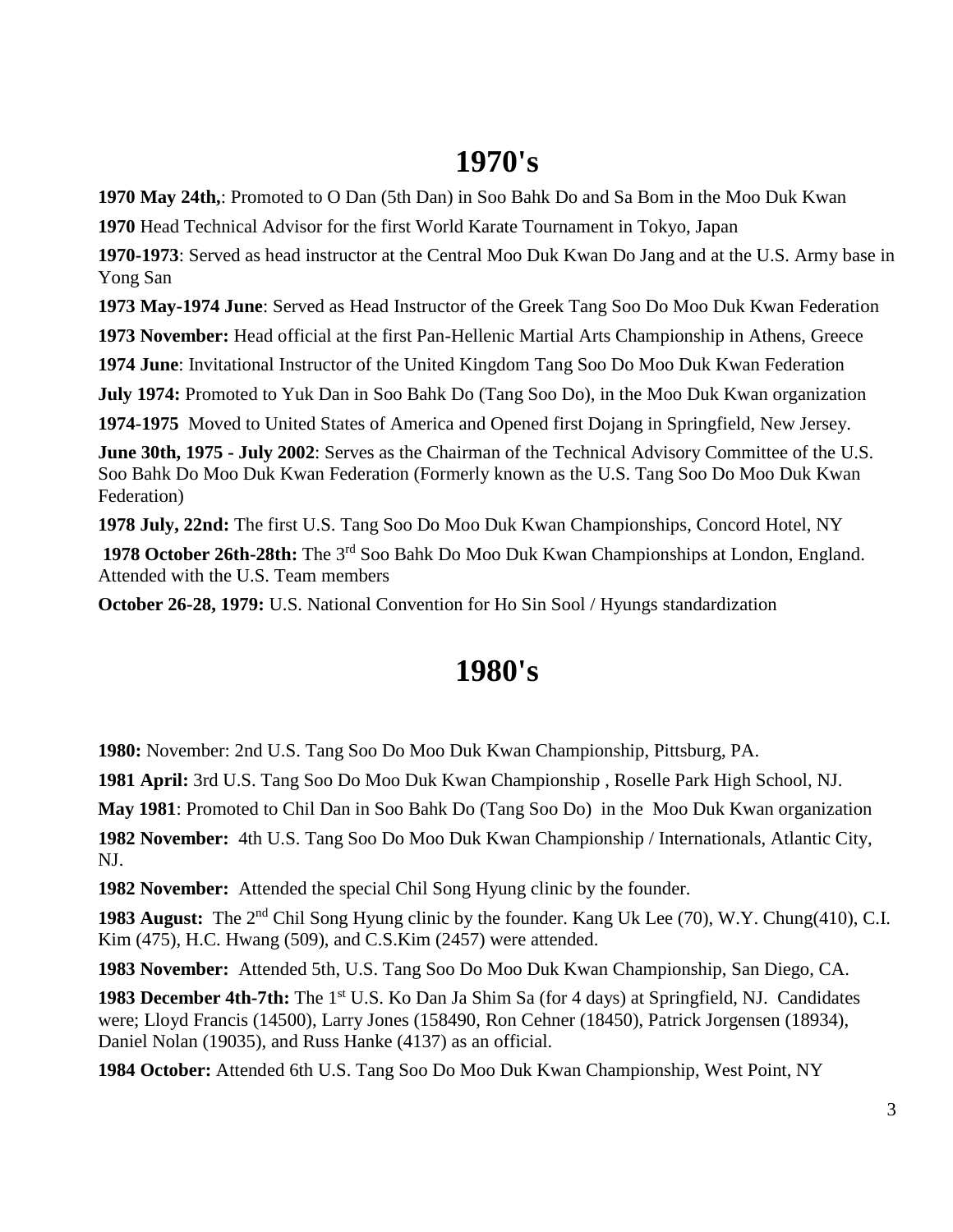**November:** Assist at the Founder's Euro Chil Song Hyung clinic in England

 **December 3rd-7th:** The 2nd U.S. Ko Dan Ja Shim Sa at the Springfield Hqs Do Jang in NJ. Candidates were; L Seiberlich (1815), Ben Cortese (11689), Jeff Moonitz (17650), Fred Scott (19187), and Russ Hanke (4137) as an official.

**May:** Assisted at the 2nd Euro Chil Song Hyung Clinic by the founder at the London, England

**November:** 7th U.S. Tang Soo Do Moo Duk Kwan Championship, Anaheim, CA.

**March:** Assisted at the 3rd Euro Chil Song Hyung Clinic at London, England

**1986 June 13th:** Their first daughter is born ( Sun Hee Hwang)

 **August:** The 5th World Soo Bahk Do Moo Duk Kwan Championships at the Watford Leisure Center, England.

November 1986: The 3<sup>rd</sup> U.S. Ko Dan Ja Shim Sa at Springfield Hqs Do Jang in NJ. It was the first full 8 days of Shim Sa at the new headquarters Do Jang in NJ. Candidates were; Andy Ahpo (10187), Victor Martinov (10189), Wilton Bennett, Jr. (19027), Frank Schermerhorn (19787), Don Southerton (19192), Charlie Ferraro (19986), Yeon Seo (20564), Philip Bartolacci (20571), and Russ Hanke (4137

**November:** The 8th U.S. Tang Soo Do Moo Duk Kwan Championship , Stamford CN.

 **June:** Assisted the Founder's Chil Song Hyung clinics for the South East Asian Region at Sarawak, Malaysia.

**July:** Attended International Summer Camp at the Pathwalk Center, NY

**November:** The 4th U.S. Ko Dan Ja Shim Sa at the headquarters Do Jang, Springfield, NJ

**November: The** 9th U.S. Tang Soo Do Moo Duk Kwan Championship, Bal Harbor, FL.

 **December:** Assisted the Founder's Chil Song Hyung clinics for the South America Region in Buenos Aires, Argentina.

 **May:** Attended the Grand Opening ceremony for the Central Headquarters Do Jang in Seoul, Korea **July:** International Summer Camp at the Pathwalk Center in NY

**November: The** 5th Ko Dan Ja Shim Sa, U.S.A., at headquarters Dojang, Springfield, NJ.

**November: The** 10th U.S. Tang Soo Do Moo Duk Kwan Championship, West Point, NY

**December:** Assisted the Founder's Ko Dan Ja clinic in Seoul, Korea

**1988:** Conducted seminars at Winter Camp, (Yuk Ro Hyung) Homestead, FL.

**1989 - July 2002**: Served as the Vice President for the World Moo Duk Kwan

 **May15th:** Organized the International Goodwill Demonstration & Clinics at the Lotte Hotel in Seoul, Korea.

**May:** Promoted to Pal Dan in Soo Bahk Do (Tang Soo Do) in the Moo Duk Kwan organization

**July:** International Summer Camp at the Pathwalk Center, NY

**October: The** 6th Ko Dan Ja Shim Sa, U.S.A. at the Headquarters Dojang, Springfield, NJ.

**October:** Attended 11th U.S. Tang Soo Do Moo Duk Kwan Championship, Anaheim, CA.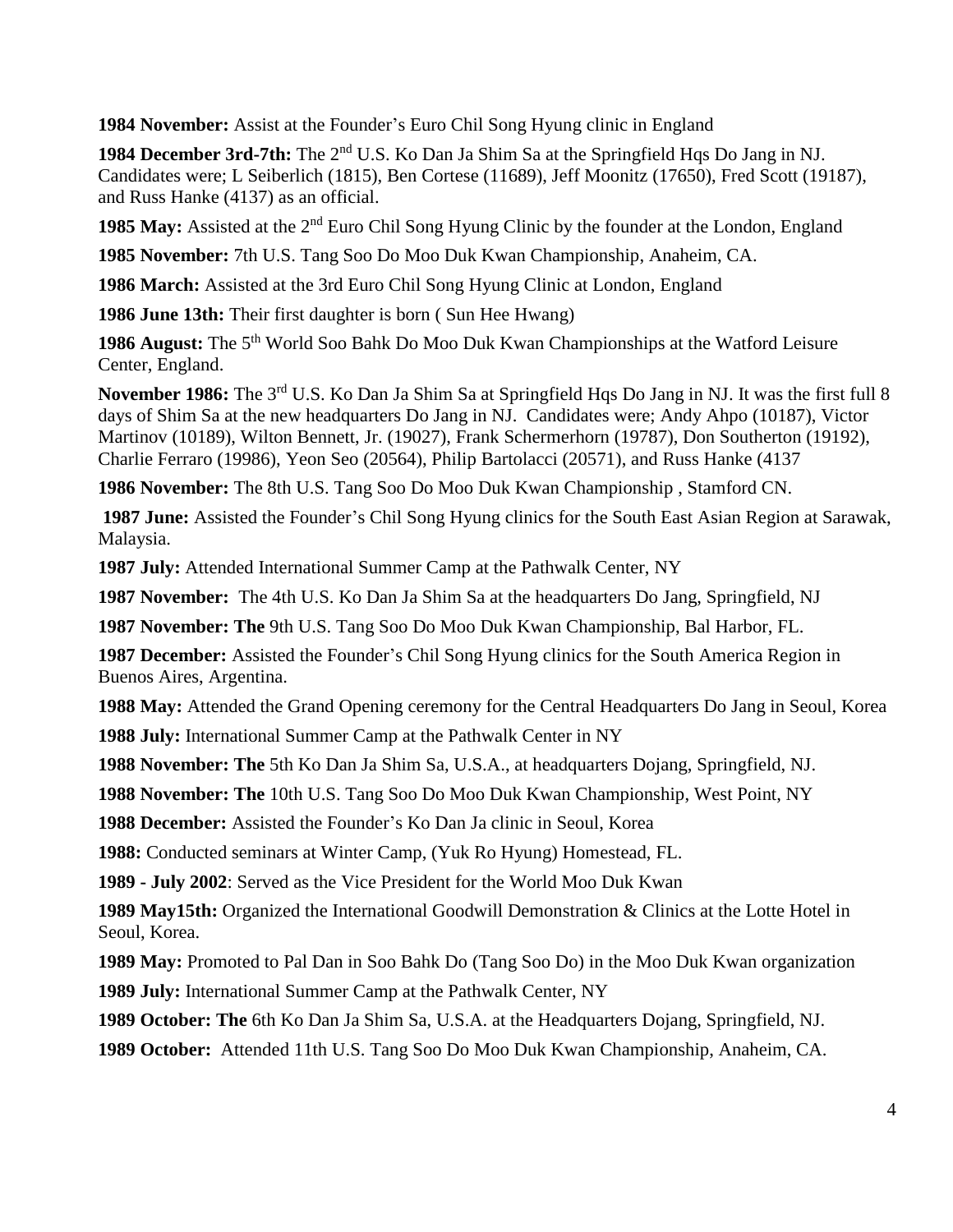### **1990's**

**1990 March:** Conduct the Euro Tour for clinics at England, Belgium, Italy, and Greece

**1990 April:** Assisted the Founder's clinics and meeting with Ko Dan Jas in Korea.

**1990 July:** International Summer Camp at the Pathwalk Center, NY

**1990 October 6th**: H.C. Hwang and Se Hun are married

**1990 October:** The 12th U.S. Tang Soo Do Moo Duk Kwan Championship, Concord Hotel

**1990 November:** The 7th Ko Dan Ja Shim Sa, U.S.A. at headquarters Do Jang, Springfield, NJ.

**1991 March:** The first U.S. TAC Committee members were appointed by the Founder. They were; W.Y. Chung (410)

L. Seiberlich (1810)

Russ Hanke (4137)

S.D. Cho (8013),

Y.K. Hong (9193),

A. Ahpo (10187),

V. Martinov (10189)

1991 March: Assisted the founder at the 1<sup>st</sup> Yuk Ro Hyung clinic for newly appointed U.S. TAC members at the headquarters Do Jang in Springfield, NJ

**1991 July:** Yuk Ro Hyung Clinics for the U.S. Regional Examiners at the Summer Camp at Owaisa Bauer, FL.

**1991 August 21st:** Their second daughter is born (Ji Min Hwang)

**1991 August:** International Summer Camp at the Pathwalk Center, NY

**1991 November: The** 8th Ko Dan Ja Shim Sa, U.S.A. at headquarters Do Jang, Springfield, NJ.

**1991 November: The** 13th U.S. Tang Soo Do Moo Duk Kwan Championship, Hollywood, FL.

**1991 December:** Attended and assisted the Founder at the International Demonstration and Clinics in Mar Del Plata, Argentina.

**1992 March:** Assisted the Founder at the Yuk Ro / Chil Song Hyung Clinic at the Central Headquarters Do Jang in Seoul, Korea.

**1992 June:** Assisted the Founder for the Yuk Ro Hyung Clinics and attended with the U.S. Team for the International Demonstration in Athens, Greece.

**1992 July:** International Summer Camp at the Pathwalk Center, NY

**1992 September:** The U.S. Summer Camp in San Bernardino Mountain, CA

**1992 October: The** 14th U.S. Tang Soo Do Moo Duk Kwan Championship, Ft. Lauderdale, FL.

**1992 November: The** 9th Ko Dan Ja Shim Sa, U.S.A. at headquarters Dojang, Springfield, NJ.

**1993 April:** Attended the Euro Clinic in Bruxelle, Belgium.

**1993 July:** International Summer Camp in Connecticut.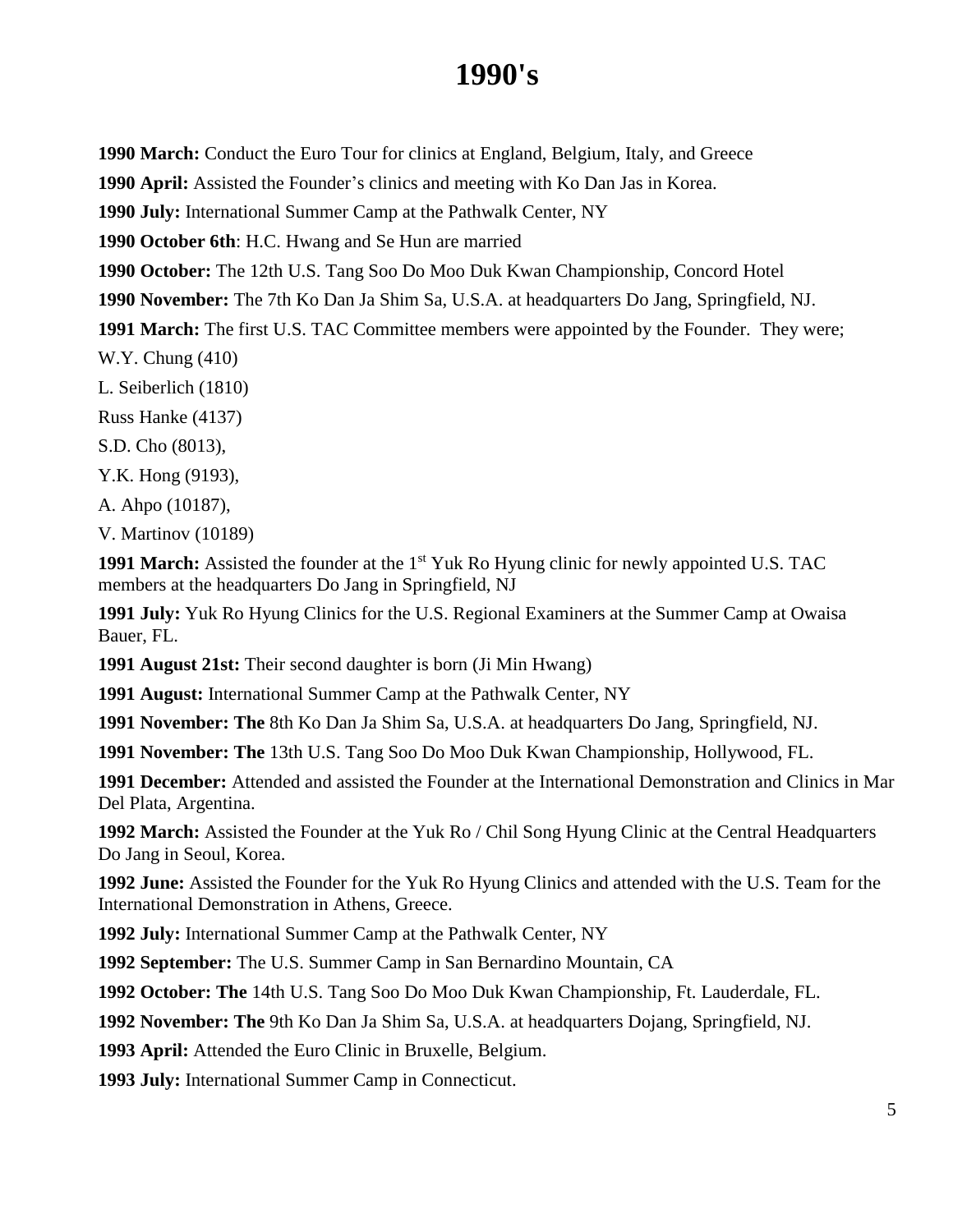**1993 September:** Co-author of the Instructional Guide for Soo Bahk Do Moo Duk Kwan.

**1993 October: The** 15th U.S. Nationals, Dallas TX.

1993 November: The 10<sup>th</sup> U.S. Ko Dan Ja Shim Sa at the Headquarters Do Jang in Springfield

**1994 January 10th:** Their third daughter is born (Ji Sun Hwang)

**1994:** "Instructional Guides" National Tour, to promote New Gup Instructional Guide books to membership for increased standardization.

**1994 June:** The annual Euro clinics and meeting for preparing the Euro Federation in Bruxelle, Belgium.

**1994 June:** International Summer Camp at the Pathwalk Center, NY

**1994 September:** The 16th U.S. Nationals, San Diego, Ca. The official name changes to the United States Soo Bahk Do Moo Duk Kwan Federation from the United State Tang Soo Do Moo Duk Kwan Federation at this event.

**1994 September:** Attended the 2nd International Youth Goodwill Championships in Zurich, Switzerland.

**1994 September:** Assisted Birth of the Euro Federation in Zurich, Switzerland.

**1994 October:** Worked with Mexican Task Force members for the Mexican Soo Bahk Do Moo Duk Kwan Federation.

**1994 November: The**11th Ko Dan Ja Shim Sa, U.S.A., Springfield, NJ. (last time the Founder, Kwan Jang Nim Hwang Kee attended a Ko Dan Ja in the U.S.A.)

**1995 April:** Attended the 1<sup>st</sup> Euro Soo Bahk Do Moo Duk Kwan Federation Clinics and meeting since its official birth in Bruxelle, Belgium.

**1995 June: The** 17th U.S. Nationals, Orlando, FL.

**1995 July:** International Summer Camp at the Pathwalk Center, NY

**1995 September:** The Moo Duk Kwan 50th Anniversary Celebration at the Seoul Culture and Educational Center in Seoul, Korea

**1995 November:** The 12th Ko Dan Ja Shim Sa, U.S.A. at headquarters Dojang, Springfield, NJ.

**1996 February 24th:** Attended and assisted the 1<sup>st</sup> Euro Soo Bahk Do Moo Duk Kwan Championships at the Nescot Sports Center, Surrey, England.

**1996 March 8th:** Assisted the Founder the Ko Dan Ja / Instructor's clinic at the Central Do Jang in Seoul, Korea.

**1996 March 23rd:** Conducted the Euro Spring Camp in Belgium.

**1996 May 18th:** Reunion with the Mexican Moo Duk Kwan. Conducted clinics and meeting in Mexico City and Queretaro, Mexico.

**1996 June 22nd:** Conducted Clinics and Demonstration for the French Moo Duk Kwan in Paris, France.

**1996 July 18-20:** International Summer Camp at the Pathwalk Center in Phoenicia, NY

**1996 August 1st-3rd:** The 18th U.S. Nationals at the Town & Country Hotel in San Diego, CA.

**1996 September 22nd:** Assisted the Founder for the Ko Dan Ja / Instructor's Clinic in Seoul, Korea.

**1996 October 11th-13th:** The U.S. National Camp at the Camp Fern in Marshall, Texas.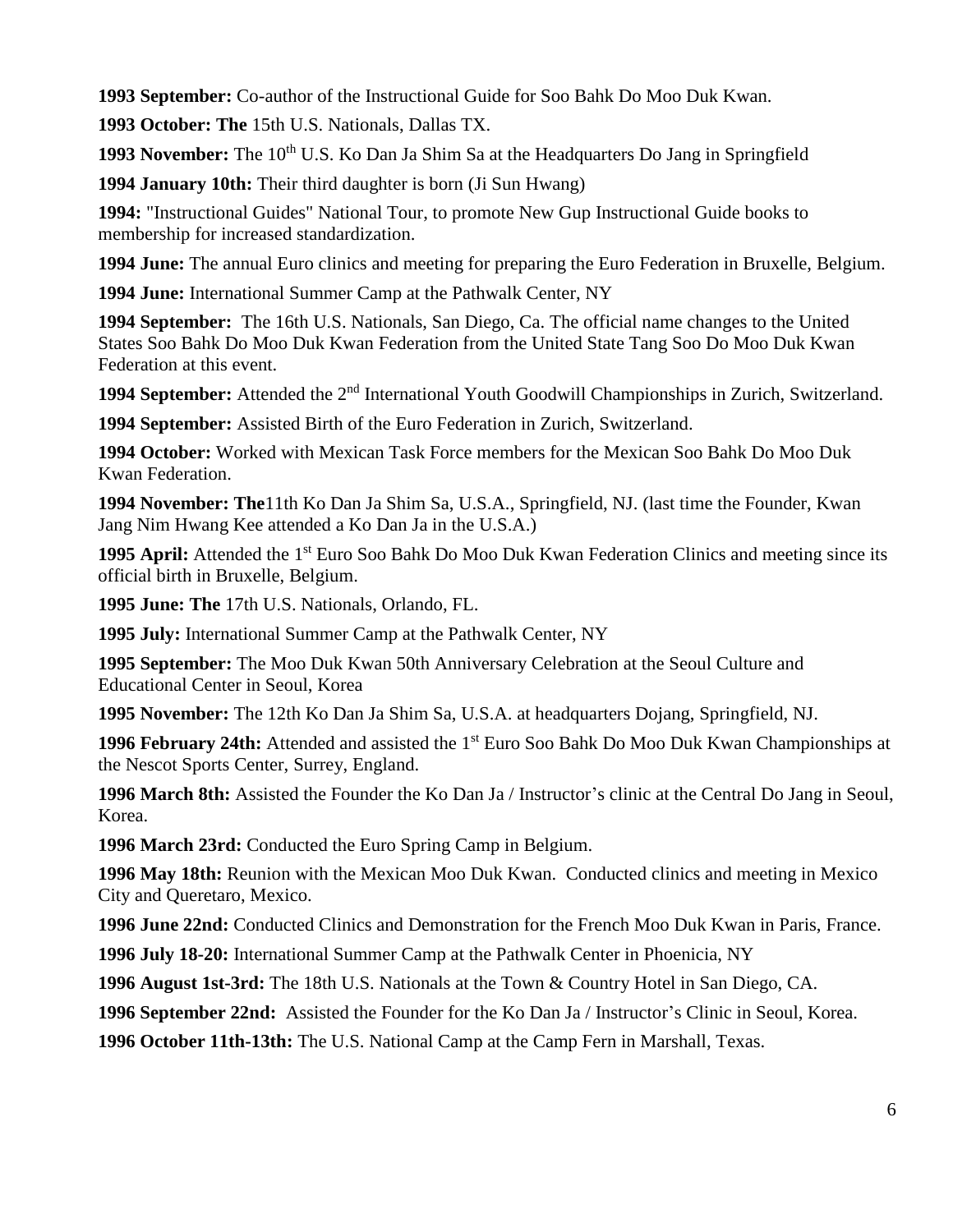**1996 October 24th-27th:** Conducted the International Goodwill demonstration and clinics in Mendoza, Argentina.

**1996 November 10th:** Assisted the Canadian Soo Bahk Do Moo Duk Kwan Federation was formed in Toronto, Canada.

**1996 November 16th-24th:** The 14th U.S. Ko Dan Ja Shim Sa in, at headquarters Dojang, Springfield, NJ

**1997 March 29th:** Assisted the Founder's Neh Gong Clinic at the Central Do Jang in Seoul, Korea.

**1997 April 12th-13th:** Conducted the annual Euro Clinic in Belgium. Attended the Grand Opening of the new Headquarters Do Jang for the Belgium Moo Duk Kwan in Perwez, Belgium.

**1997 May 17th:** Assisted the Founder's Neh Gong Clinics at the Central Do Jang in Seoul, Korea.

**1997 July 17th-19th:** Conducted clinic for the Mexico Moo Duk Kwan in Mexico City, Mexico.

**1997 August 15th:** The 19th U.S. Nationals at the Hilton Hotel in Cherry Hill, NJ. Demonstrated Chil Song Yuk Ro Hyung for the first time.

1997 September 12th-13th: Attended the 2<sup>nd</sup> Euro Soo Bahk Do Moo Duk Kwan Championships in Wald, Switzerland.

**1997 October 10th-12th:** The U.S. National Camp at the Camp Fern in Marshall, Texas.

**1997 October 14th:** Mother: Cho Kyung Kap passes away at the age of 83 (married to Hwang Kee for 69 years)

1997 November 15th-23rd: The 15<sup>th</sup> U.S. Ko Dan Ja Shim Sa at headquarters Dojang, Springfield, NJ

**1997 December 6th:** Conducted a clinic for the Puerto Rico Moo Duk Kwan in San Juan, P.R..

**1997 December 11th-15th:** Conducted clinics and demonstration for the 30<sup>th</sup> years of Moo Duk Kwan in Malaysia at Miri, Sarawak, Malaysia.

**1997 December 17th-21st:** The first visit to Philippines Moo Duk Kwan and conducted clinics at Davao City. Philippines. Accompanied by Daymon Kenyon (19839), Robert Hedges (22420), and Russell Colston

**1998 March 21st-22nd:** Assisted the Founder's clinic for Ko Dan Ja and Instructors in Seoul, Korea.

**1998 March 28th-29th:** Conducted clinics for the Mexico Moo Duk Kwan in Mexico City, Mexico.

**1998 April 24th-26th,** Conducted the annual Euro Clinics in Belgium.

**1998 May 29th-31st:** Conducted the U.S National clinics for Chil Song / Yuk Ro Hyung in San Diego, CA

**1998 June 13th-14th:** Assisted the Founder for the Ko Dan Ja Clinics at the Central Do Jang in Seoul, Korea.

**1998 June 26th-28th:** International Summer Camp at the Pathwalk Center in Phoenicia, NY

**1998 July 14th-17th:** Attended and assisted for producing the Study Guide Video.

**1998 July 30th-August 1st:** The 20th U.S. Nationals, Cincinnati, OH.

**1998 August 8th-15th:** Conducted the Euro Swiss Camp at the Piz Beverin in Swiss Alps.

**1998 August 28th-30th:** Conducted Chil Song Yuk Ro Hyung clinic in Seattle, WA.

**1998 September 19th-20th:** Assisted the Founder for the Ko Dan Ja Clinics at the Central Do Jang in Seoul.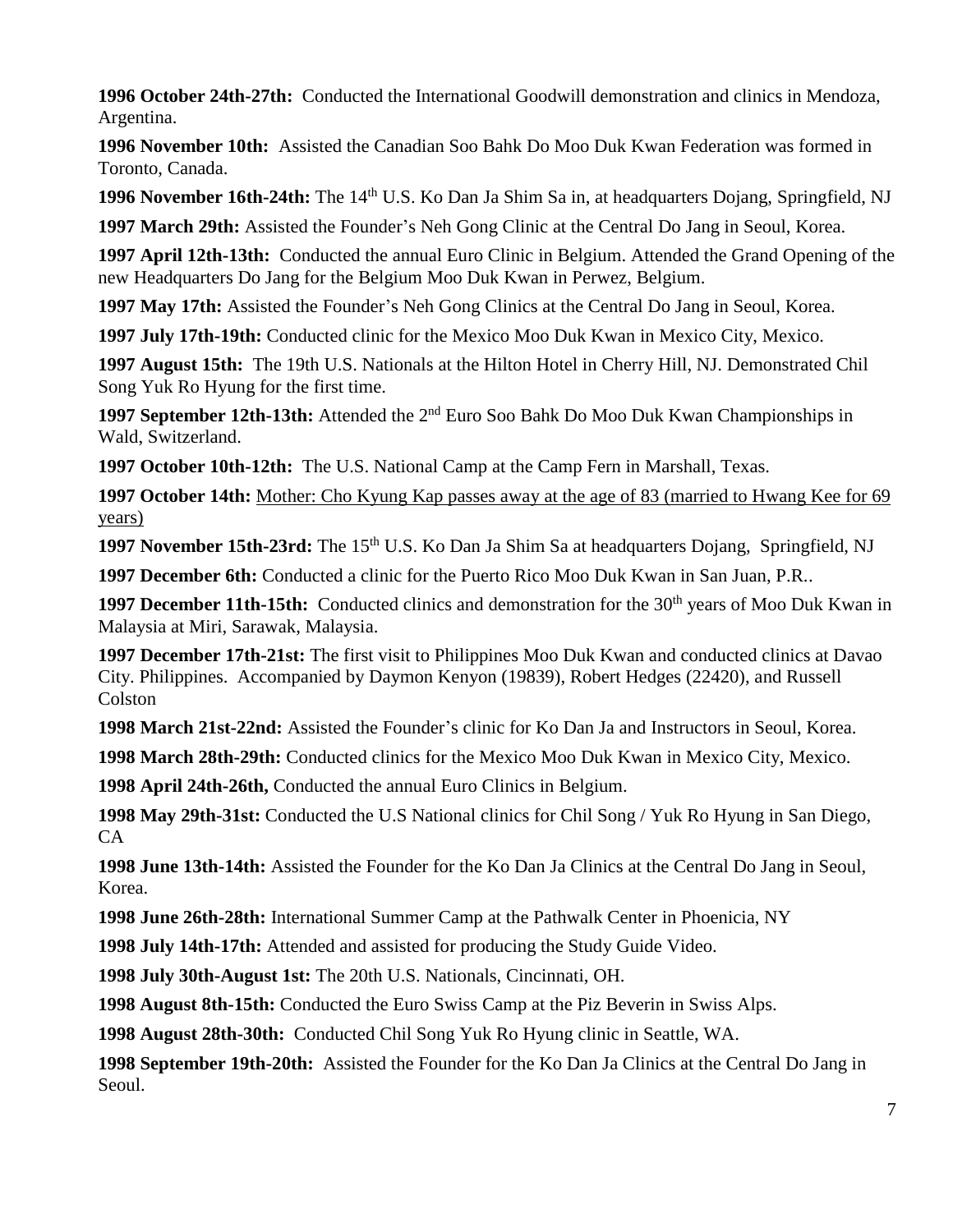**1998 October 9th-11th:** The U.S. National Camp at the Camp Fern in Marshall, TX.

**1998** November 14th-21st: The 16<sup>th</sup> U.S. Ko Dan Ja Shim Sa in Highfall, NY (It is the first time having the Ko Dan Ja Shim Sa outside of the Headquarters Do Jang)

1998 December 10th-15th: Conducted the 1<sup>st</sup> South East Asia Leaderships Seminars (SEALS) in Miri, Sarawak, Malaysia.

**1998 December 18th-19th:** Assisted the Founder's Clinics for the Ko Dan Ja in Central Do Jang in Seoul.

1999 January 1st: The 1<sup>st</sup> Senior Advisory Committee (SAC) was appointed by the Founder. They were W.Y. Chung (410)

L. Seiberlich (1815)

R. Hanke (4137)

A. Ahpo (10187)

V. Martinov (10189)

**1999 January 1st:** The 2<sup>nd</sup> generations of the US TAC members were appointed by the founder. They were:

Robert Shipley (4825) – Neh Gong Bu

```
Ted Mason (112895) – Neh Gong Bu
```
Frank Bonsignore (15805) – Neh Gong Bu

Frank Schermerhorn (19787) – Weh Gong Bu

Daymon Kenyon (19839) – Weh Gong Bu

Philip Bartolacci (20571) – Weh Gong Bu

Hyuk Woon Kwon (10805) – Shim Gong Bu

Jeff Moonitz (17650) – Shim Gong Bu

Mary Ann Walsh (17926) – Shim Gong Bu

**1999 March 19th-21st:** Conducted the Euro Clinic and Demonstration for cerebrating the 25<sup>th</sup> anniversary of the Moo Duk Kwan in Belgium.

**1999 May 14th-15th:** Conducted clinics for the U.K. Soo Bahk Do Moo Duk Kwan Federation in Manchester, England.

**1999 July 29th-31st:** The 21st U.S. Nationals, Houston, TX.

1999 **October 22nd-24th:** Attended the Greek National Championships to celebrate the 30<sup>th</sup> anniversary of Moo Duk Kwan in Greece and conducted clinics and demonstration in Athens, Greece.

**1999 October 29th-31st:** Attended the National Championships to celebrate the 25<sup>th</sup> anniversary of Moo Duk Kwan in Argentina and conducted clinics and demonstration in Mendoza, Argentina.

**1999 November 13th-21st:** The 17<sup>th</sup> U.S. Ko Dan Ja Shim Sa in Highfall. NY

**August 31, 1999**: Promoted to Gu Dan (9th Dan) in Soo Bahk Do, in the Moo Duk Kwan organization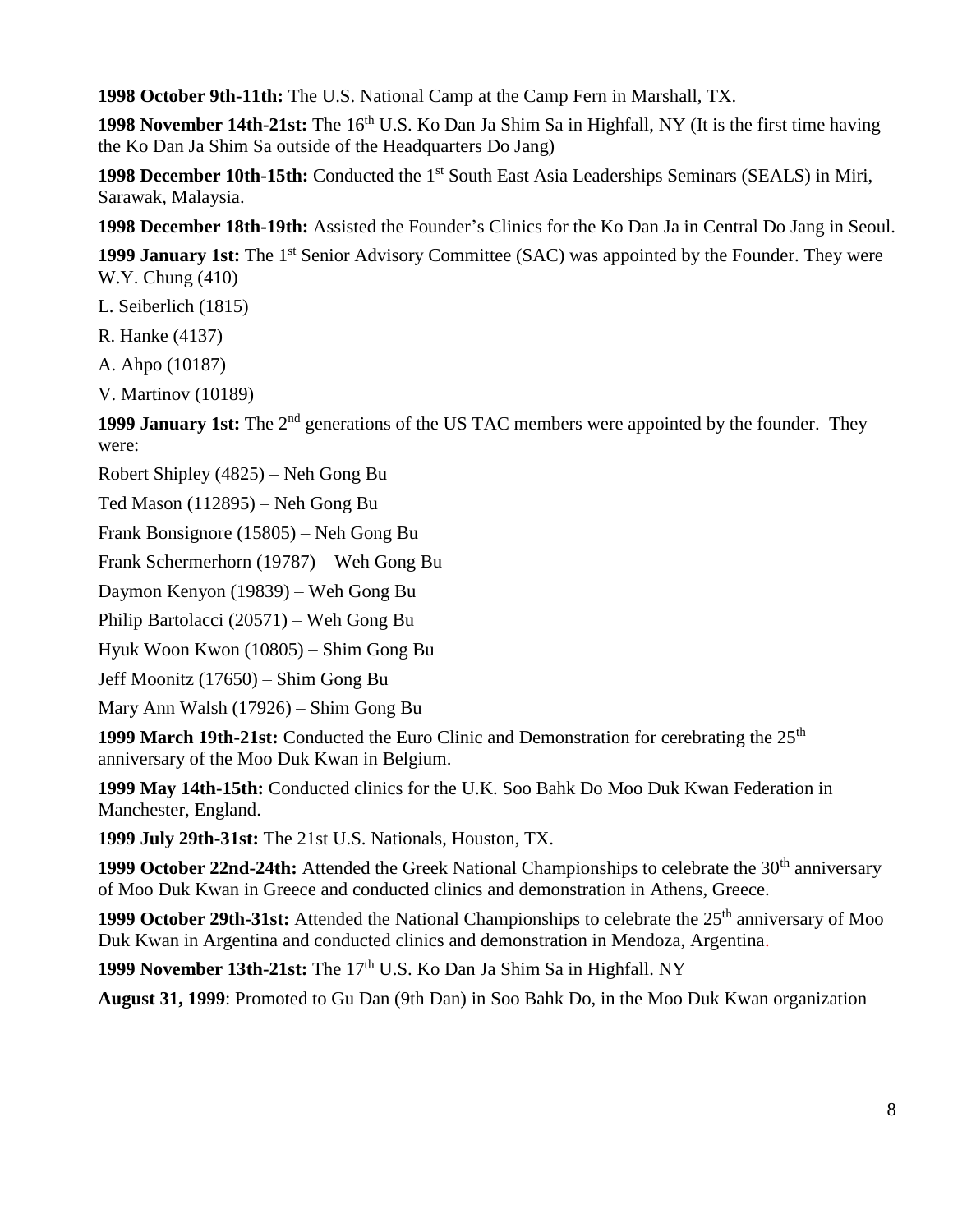### **2000's (by year) 2000**

**2000 February 25th –March 3rd:** Conducted the 2nd South East Asia Leadership Seminars (SEALS) in Sibu, Sarawak, Malaysia.

**2000 March 4th-5th:** Assisted the Founder's Ko Dan Ja Clinics at the Central Do Jang in Seoul.

**2000 March 17th-19th:** Attended and assisted the annual Euro Clinics in Belgium.

**2000 March 31st-April 2nd:** Attend the symposium for the "Moo Duk Kwan philosophy in Corporate America" in Atlanta, GA.

2000 April 15th: Attend the 25<sup>th</sup> anniversary celebration for the U.S. Headquarters Do Jang in Springfield, NJ.

**2000 May 12th-13th:** Assisted the Founder's Ko Dan Ja Clinics at the Central Do Jang in Seoul.

**2000 June 9th-17th:** The 18th U.S. Ko Dan Ja Shim Sa in Carbondale, CO.

**2000 June 23rd-25th:** International Summer Camp in Elka Park, NY. The new Soo Bahk Do Ki Cho was introduced.

**2000 July 15th-22nd:** Conducted the Euro Swiss Summer Camp at the Piz Beverin in Swiss Alps.

**2000 August 18th-20th:** Conducted the U.K. National Clinics at the Clayton Green Sport Centre in Manchester, England.

**2000 August 25th-27th:** The U.S. National Summer Camp at Fort Casey, WA.

**2000 September 22nd-October 1st:** Organized the Millennium Visit with the Founder in Korea.

**2000 October 6th-8th:** The U.S. National Camp at the Camp Fern in Marshall, TX.

**2000 November 8th-12th:** The 22nd U.S. Nationals in Mount Vernon, NJ.

**2000 November 16th-20th:** Conducted clinics for the Mexico Moo Duk Kwan in Mexico City, Aguas Caliente, and Pachuca.

### **2001**

**2001 February 23rd-March 1st:** Conducted the 3rd South East Asia Leadership Seminars (SEALS) in Miri, Sarawak, Malaysia

**2001 March 3rd-4th:** Assisted the Founder's Ko Dan Ja Clinics at the Central Do Jang in Seoul.

**2001 March 15th-18th:** Attended and assisted the annual Euro Clinics in Belgium. The Goodwill championships took placed between team of Euro and U.S.A.

**2001 May 15th-16th:** Assisted the Founder's Ko Dan Ja Clinics at the Central Do Jang in Seoul.

**2001 June 1st-9th:** The 19th U.S. Ko Dan Ja Shim Sa, at the Camp Pontiac in NY. The Moment of Master weekend started from this event.

**2001 June 24th-30th:** Conducted the Euro Camp in Agistri Island in Greece

**2001 July 25th-28th**: The 23rd U.S. Nationals at the Town & Country Hotel in San Diego, CA.

**2001 August 17th-21st:** Organized visits with the Founder in Korea and had a demonstration in Yoju City. Future Korea Ko Dan Ja Shim Sa was discussed with the founder.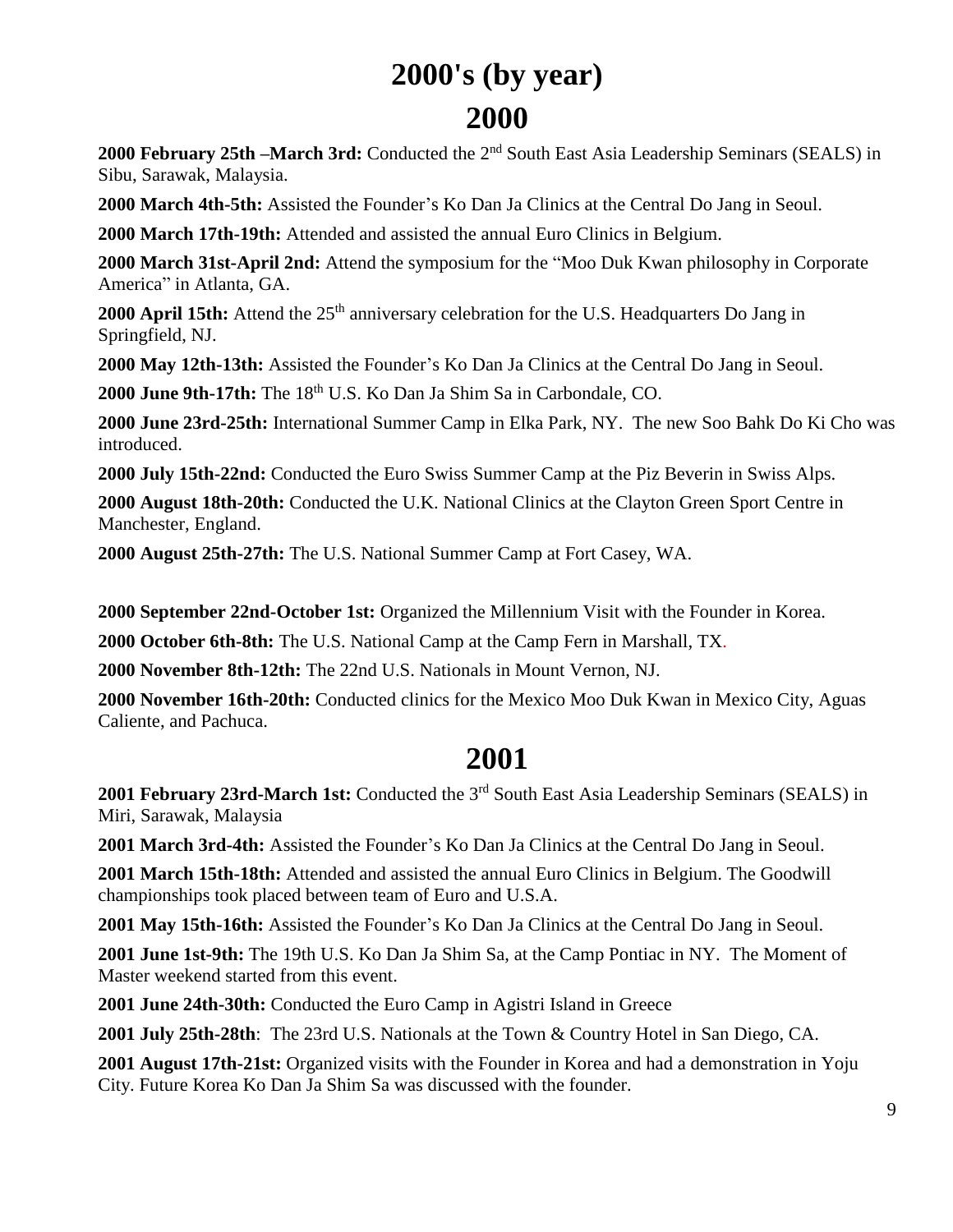**2001 October 3rd-4th:** Assisted the Founder's Ko Dan Ja Clinics at the Central Do Jang in Korea.

### **2002**

**2002 February 11th-12th:** Assisted the Founder's Ko Dan Ja clinics at the Central Do Jang in Seoul. The 1 st Korea Ko Dan Ja Shim Sa plan was made for the 2002.

**2002 February 28th-March 3rd:** The U.S. Studio team and Leadership seminars at the Meadowland Sheraton Hotel in Meadowland, NJ.

**2002 March 14th-18th:** Assisted the annual Euro Clinics in Warve, Belgium.

**2002 May 11th-12th:** Assisted the Founder's Ko Dan Ja Clinics at the Central Do Jang in Seoul.

**2002 May 16th-20th:** Conducted clinics at cities of Aguas Caliente, Guadalajara, and Irapuato in Mexico.

2002 **June 13th-22nd:** The 20<sup>th</sup> U.S. Ko Dan Ja Shim Sa in Carbondale, CO.

2002 **June 26th-July 2nd:** Conducted the 4<sup>th</sup> South East Asia Leadership Seminars (SEALS) in Darwin, Australia.

**2002 July 14th:** Father / Founder: Hwang Kee passes away.

**2002 July 20th:** The World Moo Duk Kwan and the Korean Soo Bahk Do Association called the special Board of Director's meeting for the new successor. Jin Mun Hwang (aka H. C. Hwang) became as the 2<sup>nd</sup> Kwan Jang Nim for the Moo Duk Kwan.

**2002 July 31st-August 3rd:** The 24th U.S. Nationals at the Sheraton Hotel in East Rutherford, NJ. This National was contributed to memory of the Founder of the Moo Duk Kwan. The inaugural ceremony of the 2nd Kwan Jang Nim for the Moo Duk Kwan took placed.

**2002 September 28th:** The inaugural ceremony of the 2nd Kwan Jang Nim for the Moo Duk Kwan took placed at the Central Do Jang in Seoul, Korea.

2002 **October 3rd-9th:** The week long 1<sup>st</sup> Korea Ko Dan Ja Shim Sa at Dae Doon Mountain in Korea.

**2002 November 1st-3rd:** Met with the U.S. Senior Advisory Committee (SAC) to discuss future of the Moo Duk Kwan in Randolph, NJ (Birth of the President Vision Tour).

**2002 November 6th-11th:** Conducted clinics and shared the Vision in Cordoba, Argentina (The beginning of the PVT)

**2002 November:** Announces Vision Tour I, world tour to begin in 2003

**2002 December 10th-11th,** Conducted the Ko Dan Ja Clinics at the Central Do Jang in Korea.

**July 2002 - Present**: Serving as the President of the World Moo Duk Kwan and the Life President of the U.S. Soo Bahk Do Moo Duk Kwan Federation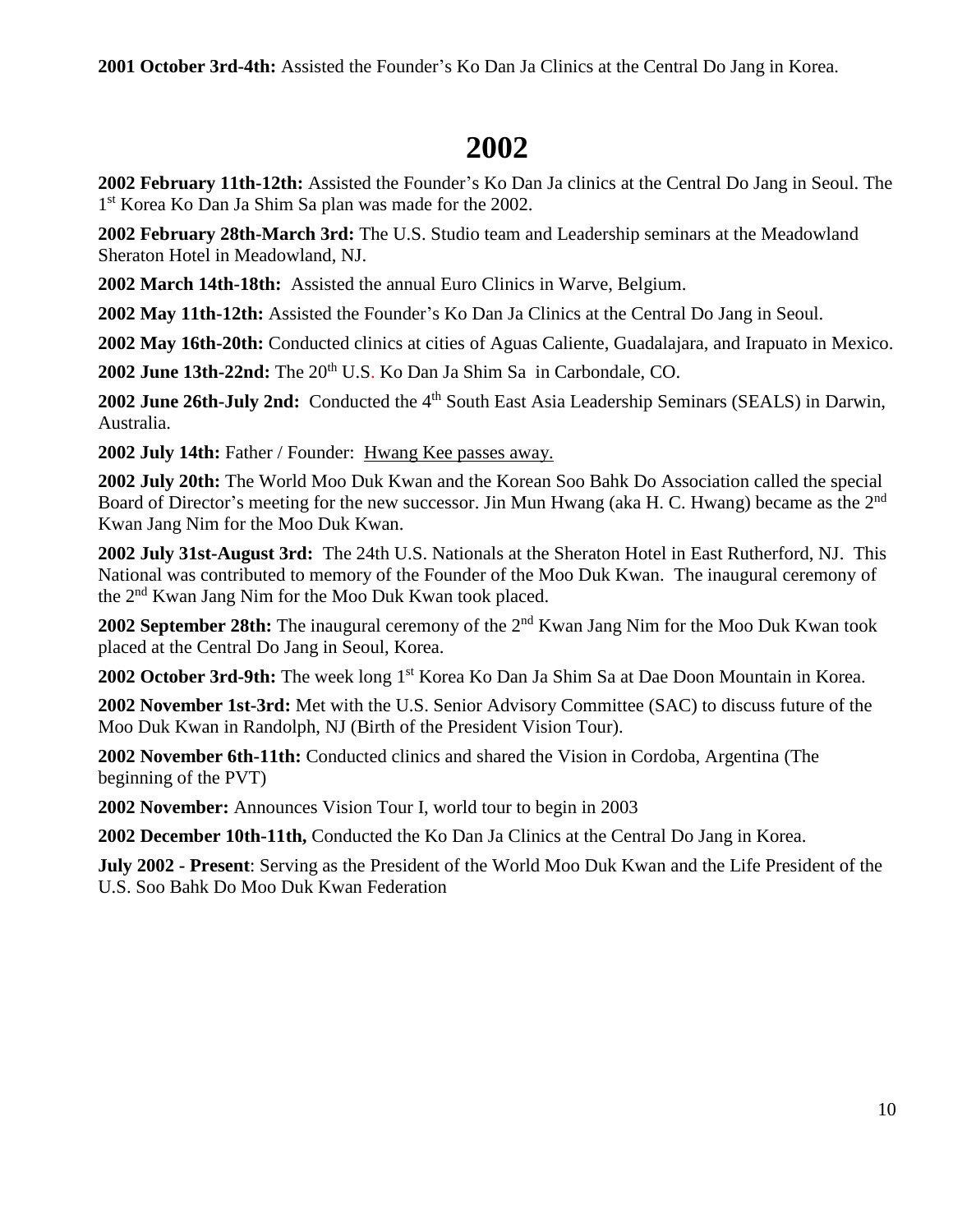#### **2003**

**2003:** The Worldwide Vision Tour to relate Moo Duk Kwan History and Traditions. To share Objectives for the Moo Duk Kwan in the upcoming years.

His motivation was as follows, "*Our beloved Founder of the Moo Duk Kwan, Grandmaster Hwang Kee passed away on July 14, 2002. Upon his passing, Grandmaster Hwang Kee became part of the Past. We are the present, and the future of the Moo Duk Kwan. It is dependant upon us and our actions. Now is a very important time in the Moo Duk Kwan's history for the present members to "Strengthen the foundation" of the Art so that the foundation will carry and ensure the future longevity of out art into the next generations*"

**2003 January 11th:** The first Vision Tour at Honesdale, PA

**2003 January 25th:** The PVT at Houston, TX

**2003 February 1st:** The PVT at Carlsbad, CA

**2003 February 8th:** The PVT at Bradley, IL

**2003 February 15th: T**he PVT at Danbury, CT.

**2003 February 22nd;** The PVT at Atlanta, GA

**2003 February 26th:** The PVT at the Ko Dan Ja Clinics in Seoul, Korea.

**2003 March 13th-17th:** The PVT at the annual Euro Clinics in Warve, Belgium.

**2003 March 26th-30th:** The PVT at the U.S. Leadership seminars in Meadowland, NJ

**2003 April 20th:** The PVT at Santa Barbara, CA

**2003 April 25th:** The PVT at Cherry Hill, NJ

**2003 May 3rd:** The PVT at Myrtle Beach, SC

2003 May 16th-24th, The PVT at the 21<sup>st</sup> US Ko Dan Ja Shim Sa and the Moment of Master weekend in Bethany Louisiana.

**2003 June 19th;** The PVT at Manhasset, NY

**2003 June 18th-29th:** The PVT at the first week long Euro Ko Dan Ja Shim Sa in Agistri island, Greece

**2003 July 1st-2nd:** The PVT and clinics for the Italian Moo Duk Kwan in Rome, Italy.

**2003 July 7th:** The PVT at New Windsor, NY

**2003 July 8th:** The PVT at Fishkill, NY

**2003 July 10th:** The PVT at Kingston, NY

**2003 July 11th:** The PVT at Ellenville, NY

**2003 July 12th:** The PVT at Binghamton, NY

**2003 July 16th:** The PVT at Baltimore, MD

**2003 July 17th:** The PVT at Williamstown, NJ

**2003 July 18th**: The PVT at Cherry Hill, NJ

**2003 July 19th:** The PVT at Freehold, NJ

**2003 July 26th-30th:** The PVT at the 25<sup>th</sup> U.S. Nationals and the 1<sup>st</sup> World Moo Duk Kwan Designee's Symposium in Meadowland, NJ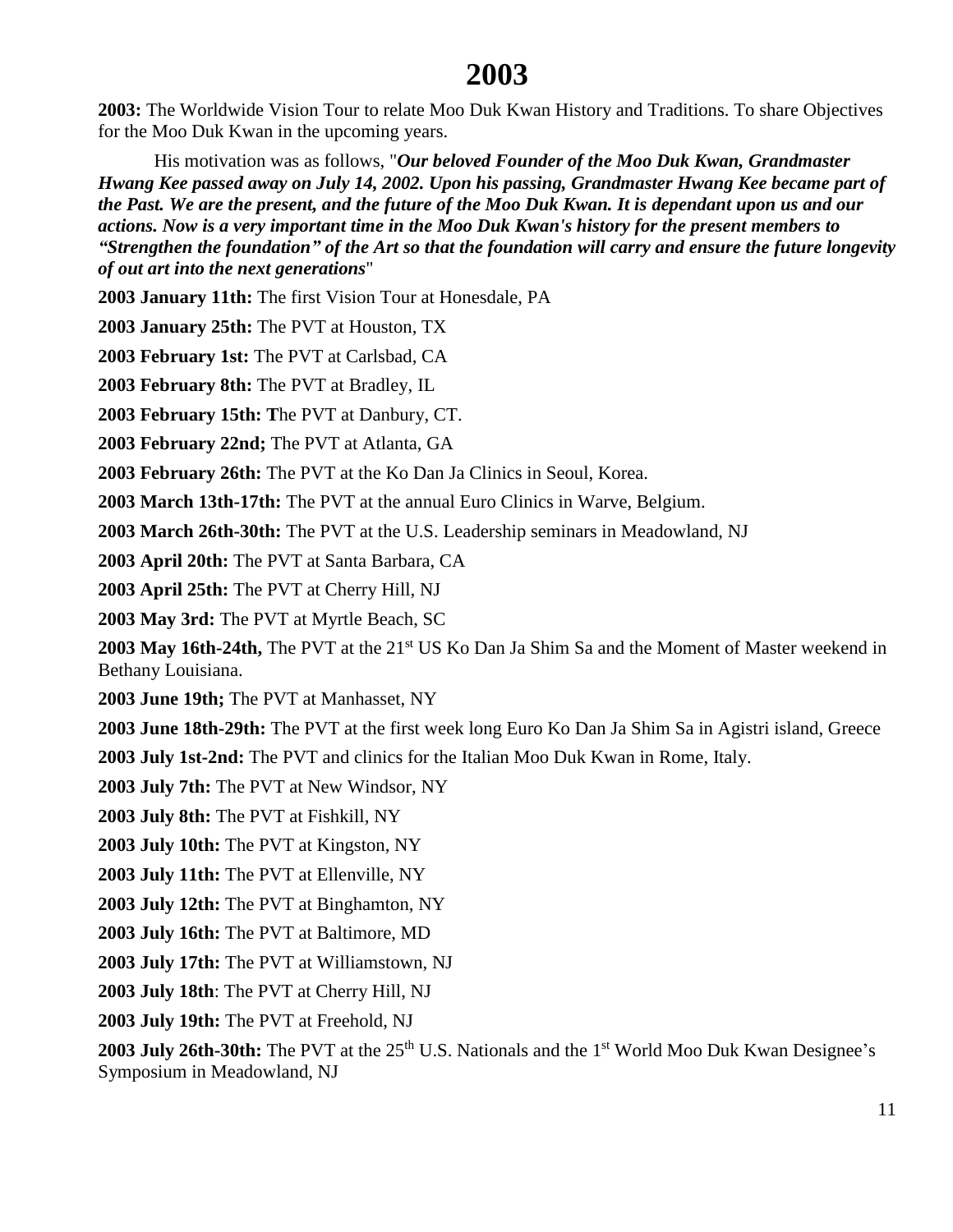**2003 September 4th-8th; T**he PVT at the United Kingdom National Clinic in Manchester, England.

**2003 October 2nd-9th:** The PVT at the 2nd Korea Ko Dan Ja Shim Sa in Dan Yang, Chun Ra Province.

**2003 October 23rd:** The PVT at St. Cloud, MN

**2003 October 24th:** The PVT at St. Paul, MN

**2003 October 31st:** The PVT at New Milford, CT.

**2003 November 7th:** The PVT at Ft. Lauderdale, FL.

**2003 November 8th:** The PVT at Mobile, AL.

**2003 November 9th:** The PVT at Atlanta, GA

**2003 December 12th:** The PVT at Bradley, IL.

**2003 December 13th:** The PVT at Lakewood, OH.

**2003 December 14th:** The PVT at Marquette, MI.

**2003 December 15th:** The PVT at Southgate, MI.

#### **2004**

**2004 January 11th:** The PVT at Chesapeake, VA

2004 **January 23rd-31st:** The PVT at the 22<sup>nd</sup> U.S. Ko Dan Ja Shim Sa and the Moment with Master weekend in Mobile, AL.

**2004 February 21st:** The PVT at Springfield, NJ

**2004 February 27th:** The PVT at Seoul, Korea.

**2004 March 17th:** The PVT at Camas, WA

**2004 March 18th:** Channel Town, WA

**2004 March 19th,** The PVT at Wenatchee, WA

**2004 March 25th-27th:** The PVT at the annual Euro Clinics in Warve, Belgium.

**2004 April 13th:** The PVT at Santa Barbara, CA.

**2004 April 14th:** The PVT at Torrance, CA.

**2004 April 15th:** The PVT at Aliso Viejo, CA.

**2004 April 16th:** The PVT at San Diego, CA.

**2004 April 17th:** The PVT at Carlsbad, CA.

**2004 April 21st:** The PVT at Tulsa, OK.

**2004 April 22nd:** The PVT at Dallas, TX.

**2004 April 23rd:** The PVT at Carthage, TX.

**2004 April 24th:** The PVT at Houston, TX.

**2004 May 2nd:** The PVT at Myrtle Beach, SC.

**2004 May 21st:** The PVT at Danbury, CT.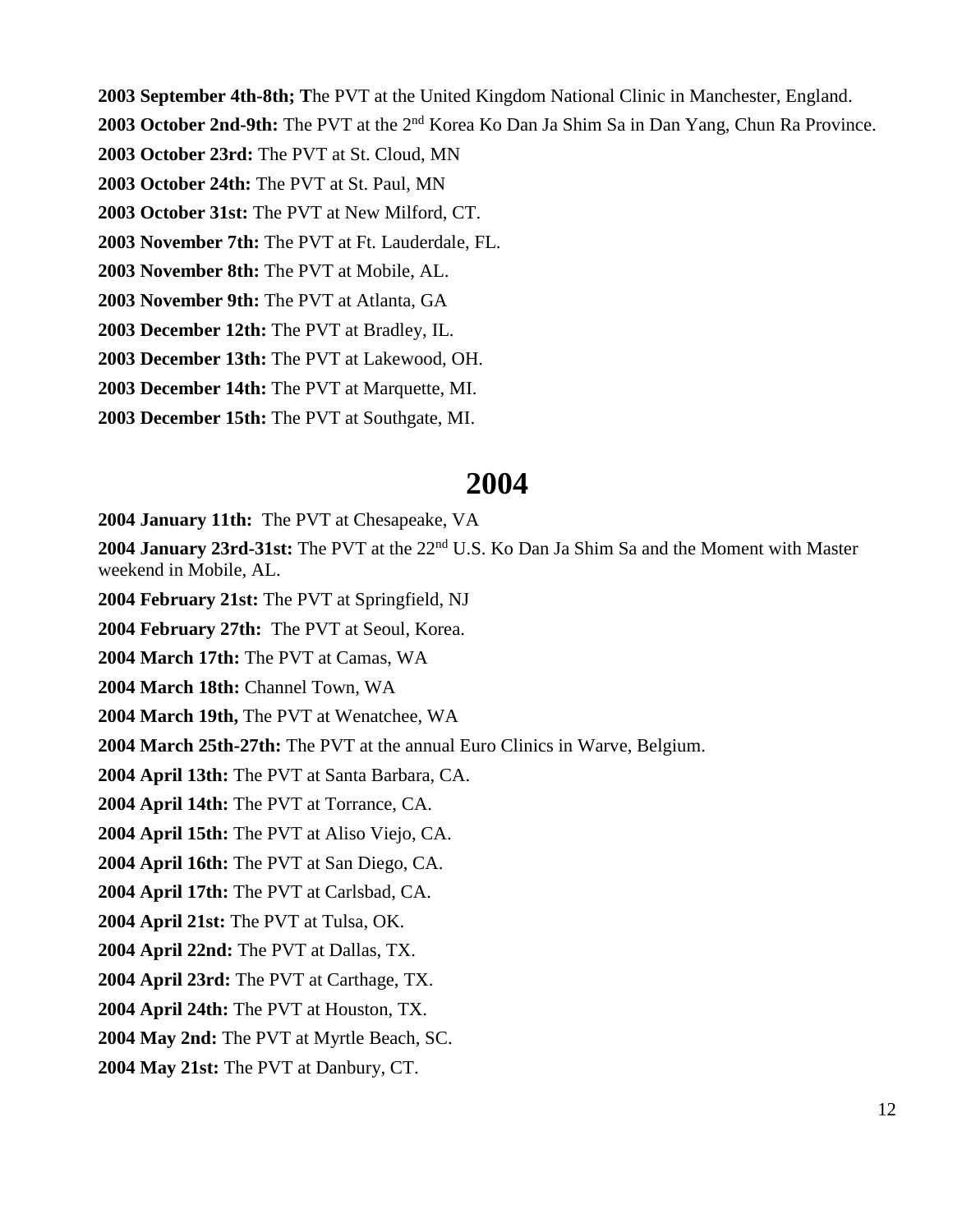2004 June 2nd-8th: The PVT at the 5<sup>th</sup> SEALS (South East Asia Leadership Seminars) in Bintulu, Sarawak, Malaysia (The official Australian National Federation was formed and recognized during the event)

**2004 June 12th-13th:** The PVT at Clinics at the Central Do Jang in Seoul.

**2004 June 19th:** The PVT at Manhasset, NY.

**2004 June 26th:** The PVT at Red Stone, CO.

**2004 July 10th-17th:** The PVT at the Euro Swiss Camp at Piz Beverin in Swiss Alps.

2004 **August 18th-21st:** The PVT at the 26<sup>th</sup> U.S. Nationals at the Town & Country Hotel in San Diego, CA.

**2004 September 24th-27th:** The PVT at the U.K. National clinics in Manchester, England.

**2004 October 7th-15th:** The PVT at the 3rd Korea Ko Dan Ja Shim Sa in Tcheong Pyung,Korea

**2004 October 23rd:** The PVT at Cherry Hill, NJ.

**2004 October 30th:** The PVT at Middleton, MA.

**2004 November 1st-6th:** The PVT at the 1<sup>st</sup> week long Ko Dan Ja Shim Sa for the South American Region which was held in Mendoza, Argentina.

**2004 November 11th-17th:** The PVT at the 2nd World Moo Duk Kwan Designee Symposium at Guadalajara, Mexico.

**2004 December 14th:** The PVT at Springfield, NJ.

**2004**: "Man of the Year" for Black Belt Magazine

#### **2005**

**2005 January 7th-14th:** The PVT at the 23rd U.S. Ko Dan Ja Shim Sa and the Moment with Master weekend in Ramona, CA.

**2005 March 12th-13th:** The PVT at the Instructor's clinics at the Central Do Jang in Korea.

**2005 March 19th-25th:** The PVT at the 2nd Euro Ko Dan Ja Shim Sa in Belgium.

**2005 March 25th-26th:** The PVT at the Annual Euro Clinics in Warve, Belgium.

**2005 April 23rd:** The PVT at the Instructor's clinics at the Headquarters Do Jang in Springfield, NJ.

**2005 April 29th:** The PVT at Myrtle Beach, SC.

**2005 May 7th:** The PVT at Hudson Valley Region in NY

**2005 May 21st:** The PVT at Detroit, MI

**2005 May 27th:** The PVT at Liberty, NY

**2005 June 11th:** The PVT at the Headquarters Do Jang in Springfield, NJ

**2005 June 25th:** The PVT at Springfield, NJ.

**2005 July 4th-15th:** The 3rd anniversary for the Founder's passing memorial in Korea

2005 July 21st-23rd: The PVT at the 27<sup>th</sup> U.S. Nationals at the Double Tree Hotel in Orlando, FL.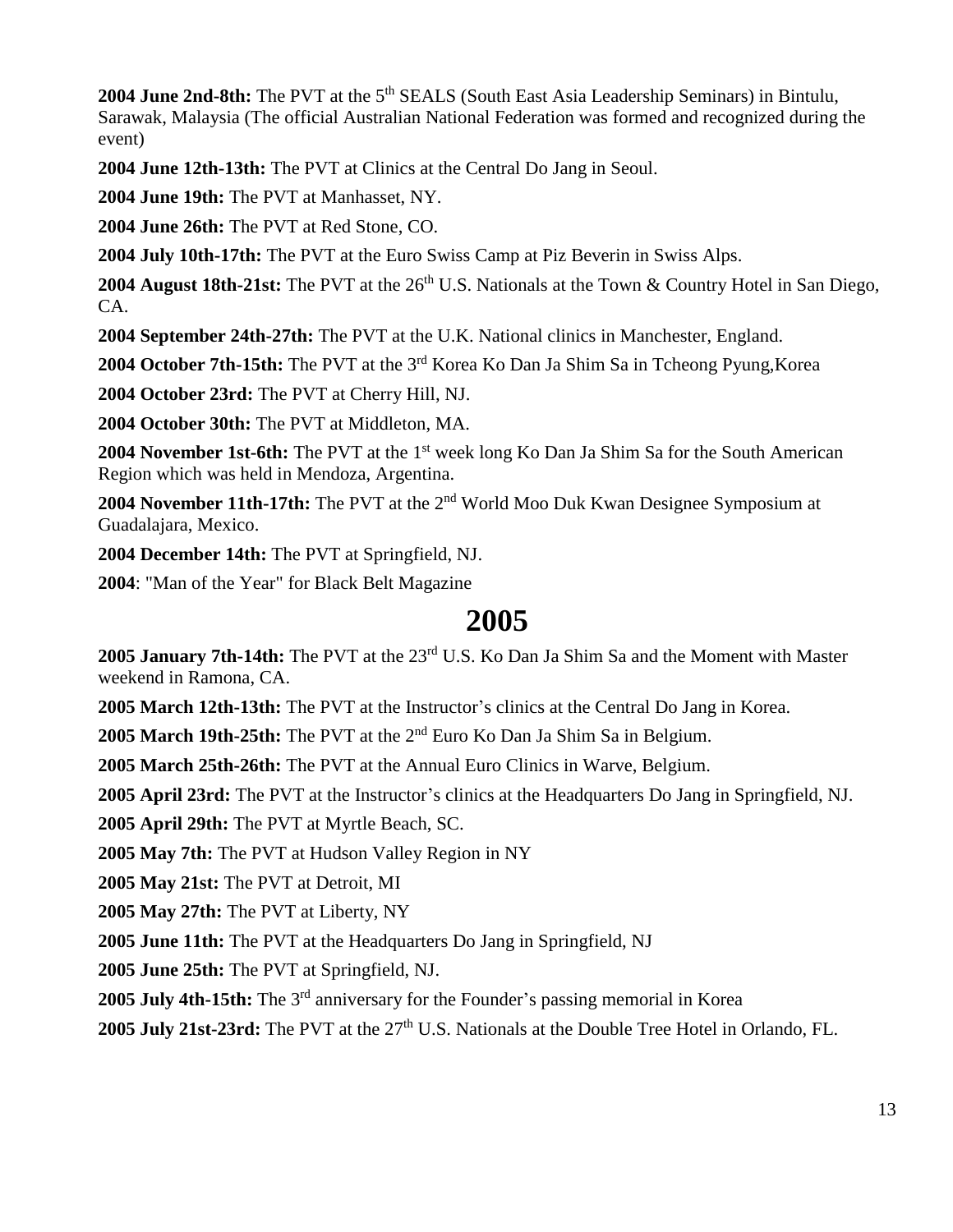**2005 July 22nd:** Appointed the 3rd Generation of U.S. TAC members. They were; Steve Diaz (19461) – Neh Gong Bu Frank Schermerhorn (19787) – Neh Gong Bu Cash Cooper (23082) – Neh Gong Bu Daymon Kenyon (19839) – Weh Gong Bu Craig Hays (23132) – Weh Gong Bu Jeff Griggs (23269) – Weh Gong Bu Philip Bartolacci (20571) – Shim Gong Bu –Chairperson Dae Kyu Jang (20780) – Shim Gong Bu Ken Trevelyan (21909) – Shim Gong Bu

**2005 July 23**: Forms the Hu Kyu In: Objective is to maintain, preserve, and perpetuate he History and Traditions of Soo Bahk Do Moo Duk Kwan, sharing its knowledge, experience with its members and their community.

Members include:

- A. Robert Shipley, (#4825)
- B. Hyuk Yoon Kwon, (#10805)
- C. Ted Mason, (#12895)
- D. Frank Bonsignore, (#15805)
- F. Arthur Pryor, (#16505) 2005-2009
- H. Jeffery Moonitz, (#17650)
- I. Mary Ann Walsh, (#17926) Deceased: August 22nd, 2012
- J. Wilton Bennett, (#19027)
- Fred Messersmith, (#20729)
- \*\* 2009 Frank Schermerhorn, (#19787) added as liaison to T.A.C. (Technical, Advisory, Committee)
- \*\* 2012 Phillip Bartolacci, (20571) added
- **2005 July 29th:** The 2004 Black Belt Men of the Year Award ceremony and banquet at the Global Theatre Universal Studio in Hollywood, CA
- **2005 July 30th:** The PVT at Hollywood, CA and later at the Santa Barbara, CA.
- **2005 July 31st:** The PVT at Torrance, CA.
- **2005 August 1st:** The PVT at Carlsbad. CA
- **2005 August 27th:** The PVT at Yakoma, WA
- **2005 September 10th:** The PVT at Minneapolis, MN
- 2005 **September 23rd-29th:** The PVT at the 4<sup>th</sup> Korea Ko Dan Ja Shim Sa in Sok Tcho, Kang Won Province.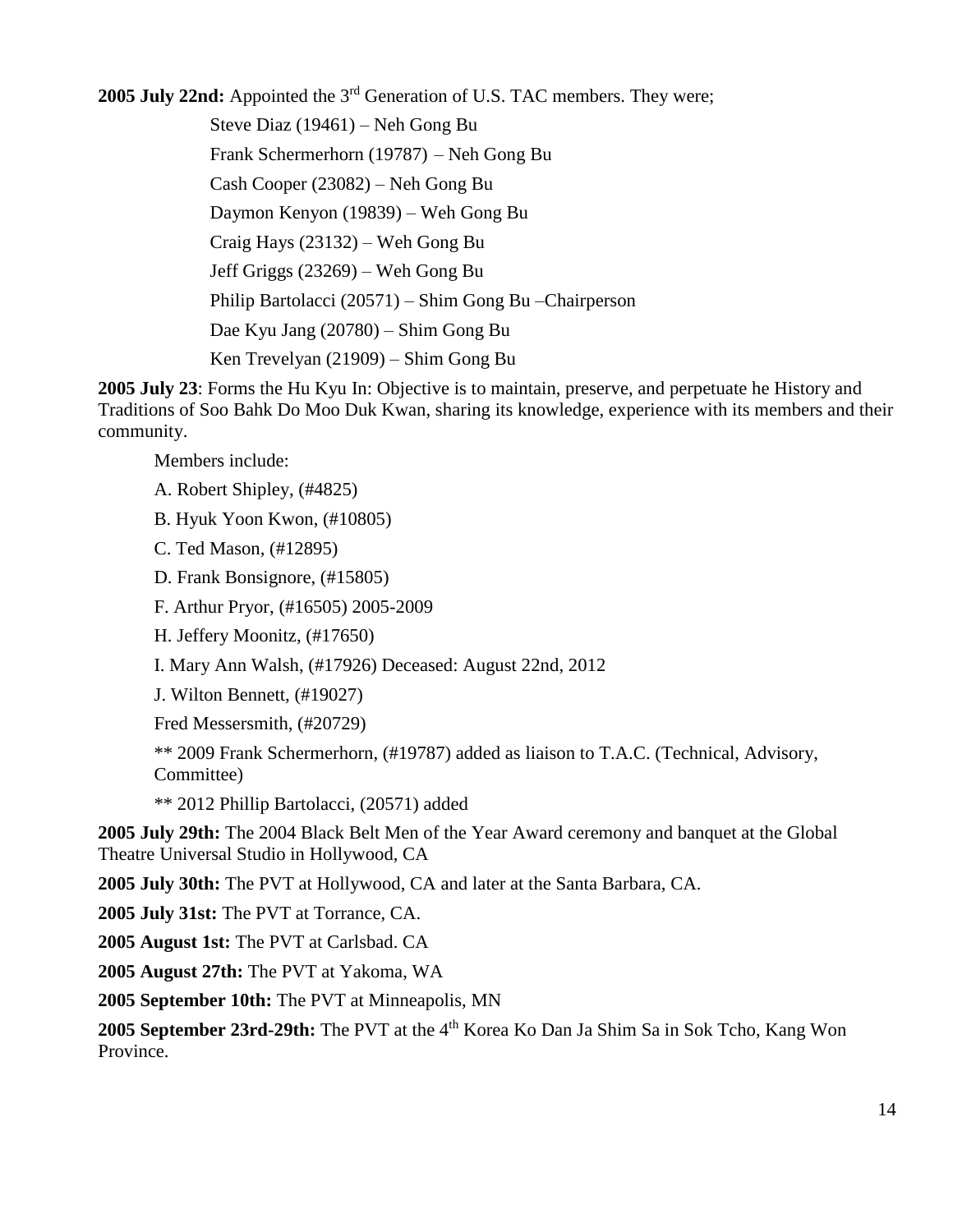**2005 September 28th-30th:** The PVT at the 3rd World Moo Duk Kwan Designee Symposium at Sok Tcho.

**2005** September 30th-October 2nd: The 60<sup>th</sup> years of Moo Duk Kwan anniversary celebration in Sok Tcho, Kang Won Province, Korea.

**2005 October 6th:** The PVT at Tcheong Ju, Korea.

**2005 October 23rd:** The PVT at Myrtle Beach, SC.

**2005 October 28th-29th:** The PVT at Silver Spring, MD

**2005 November 5th:** The PVT at Freehold, NJ.

**2005 November 7th-14th:** The PVT at the South American clinic at Santiago and Vina Del Mar in Chile.

**2005 November 11:** The PVT at Vina Del Mar in Chile.

**2005 November 19th:** The PVT at the Instructor's class in Springfield, NJ.

**2005: December 16th-17th:** The PVT at the member's clinics at the Central Do Jang in Seoul.

### **2006**

**2006 January 13th-15th:** The PVT at the U.S. Moment of Master weekend at Mobile, AL

2006 January 13th–20th: The PVT at the 24<sup>th</sup> U.S. Ko Dan Ja Shim Sa with new TAC in Mobile, AL.

**2006 February 11th:** The PVT at the Instructor's clinic for the U.S. Region 2 in Springfield, NJ.

**2006 March 11th:** The PVT at Stratford, CT.

**2006 March 17th-18th:** The Hu Kyun In's weekend (The first Guardians of the Art Seminars) at the Headquarters Do Jang in Springfield, NJ.

**2006 March 24th-26th:** The PVT at the Annual Euro Clinics in Warve, Belgium.

**2006 April 22nd:** The PVT at the U.S. Region 2 Dan Shim Sa at the Piscataway High School in NJ.

**2006 April 28th-29th:** The PVT at Myrtle Beach, SC.

**2006 May 21st:** The PVT at the Instructor's clinics at the Central Do Jang in Seoul.

**2006 May 26th-28th:** The PVT at cities of Lagos de Moreno, Jalisco, and Mexico City.

**2006 June 3rd:** The PVT at the Instructor's clinic at the HQs School in Springfield, NJ.

**2006 June 24th:** The PVT at Williamstown, NJ.

**2006 July 15th-22nd:** The PVT at the Euro Swiss Camp in Switzerland.

**2006 July 28th-30th:** Conducted the PVT related seminars at the Black Belt sponsored seminars in Long Beach, CA.

**2006 August 10th-12th:** The PVT at the 28th U.S. Nationals, San Diego, CA. Jin Tae Hwang (11) was a special guest for the U.S, Nationals,

**2006 August 14th:** The PVT at Santa Barbara, CA.

**2006** September 8th: Visited with Master Walter Okahara (31147) to present his 4<sup>th</sup> Dan certificates and belt. He passed on September 11, 2006.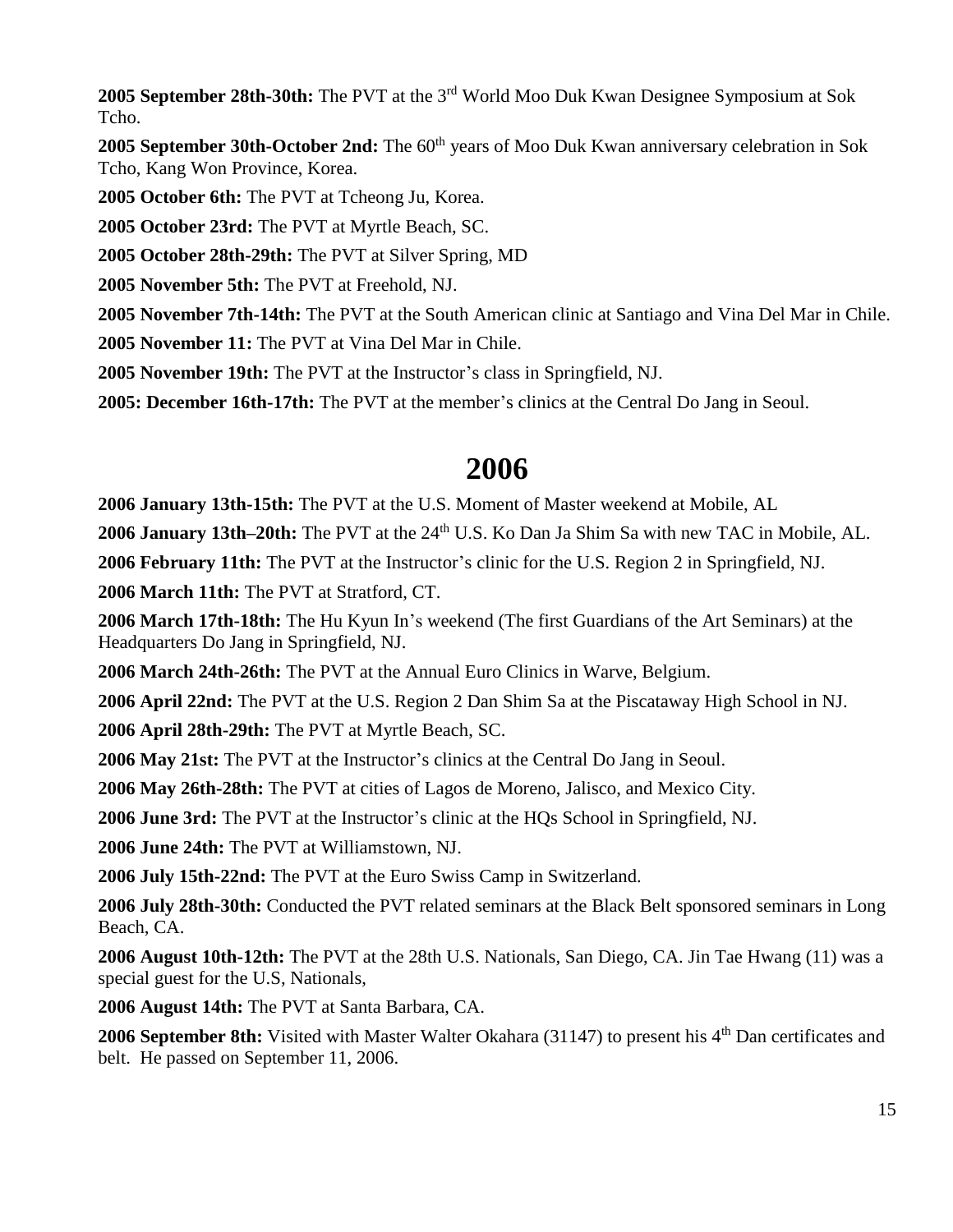**2006 September 15th:** U.S.A. Leadership Objectives introduced:

- A. Strengthen our foundation
- B. Emphasize the Moo Duk Kwan's uniqueness
- C. Covey our History
- D. Strengthen our five Moo Do Values
- E. Increase education
- F. Increase public visibility
- G. Financial stability

**2006 September 16th:** The PVT at the Ko Dan Ja Class in Springfield, NJ.

2006: September 21st-28th: The PVT at the 5<sup>th</sup> Korea Ko Dan Ja Shim Sa at the Dawit Mountain in Korea.

**2006: October 17th-20th:** The PVT at the 4<sup>th</sup> World Moo Duk Kwan Designee Symposium in Crete, Greece.

**2006 October 21st-22nd:** Conduct the International Clinics and Demonstration in Crete, Greece.

**2006 October 21st-28th:** The PVT at the 3rd Euro Ko Dan Ja Shim Sa in Create, Greece

**2006 November 9th-13th:** The PVT at the South America Region Clinics in Montevideo, Uruguay.

**2006 November 18th:** The PVT at the Instructors clinics in Springfield, NJ.

**2006: December 2nd:** The PVT at the Instructors clinics in Gillett, NJ.

### **2007**

**2007 January 25th-26th:** The PVT at the U.S. Moment with Master weekend in Ramona, CA.

2007 January 26th–February 2nd: The PVT at the 25<sup>th</sup> U.S. Ko Dan Ja Shim Sa in Ramona, CA. Special sessions for Hwa Sun Hyung for SAC (Senior Advisory Committee member) and Chil Dan candidates.

**2007 February 22nd:** The PVT at the Instructors clinics in Dae Ku, Korea

**2007 February 24th:** Conducted Hwa Sun Hyung clinic for SAC members in Korea.

**2007 February 26th:** Conducted a special clinic for foreign visitors from Australia and Belgium at the Central Do Jang in Seoul.

**2007 February 28th:** The PVT at the Instructor's clinics at the Central Do Jang in Seoul.

**2007 March 23rd-25th:** The PVT at the Annual Euro Clinics in Andenne, Belgium.

**2007 April 20th-24th:** The PVT at the 6<sup>th</sup> SEALS (South East Asia Leadership Seminars) in Canberra, Australia. The international Youth Leadership Program was discussed for the first time.

**2007 April 28th:** Attended the Board of Director's meeting for the Korean Soo Bahk Do Association.

**2007 May 2nd:** The PVT at the Instructor's clinics at the Central Do Jang in Seoul.

**2007 June 3rd:** The PVT at the U.S. Region 3 in Myrtle Beach, SC.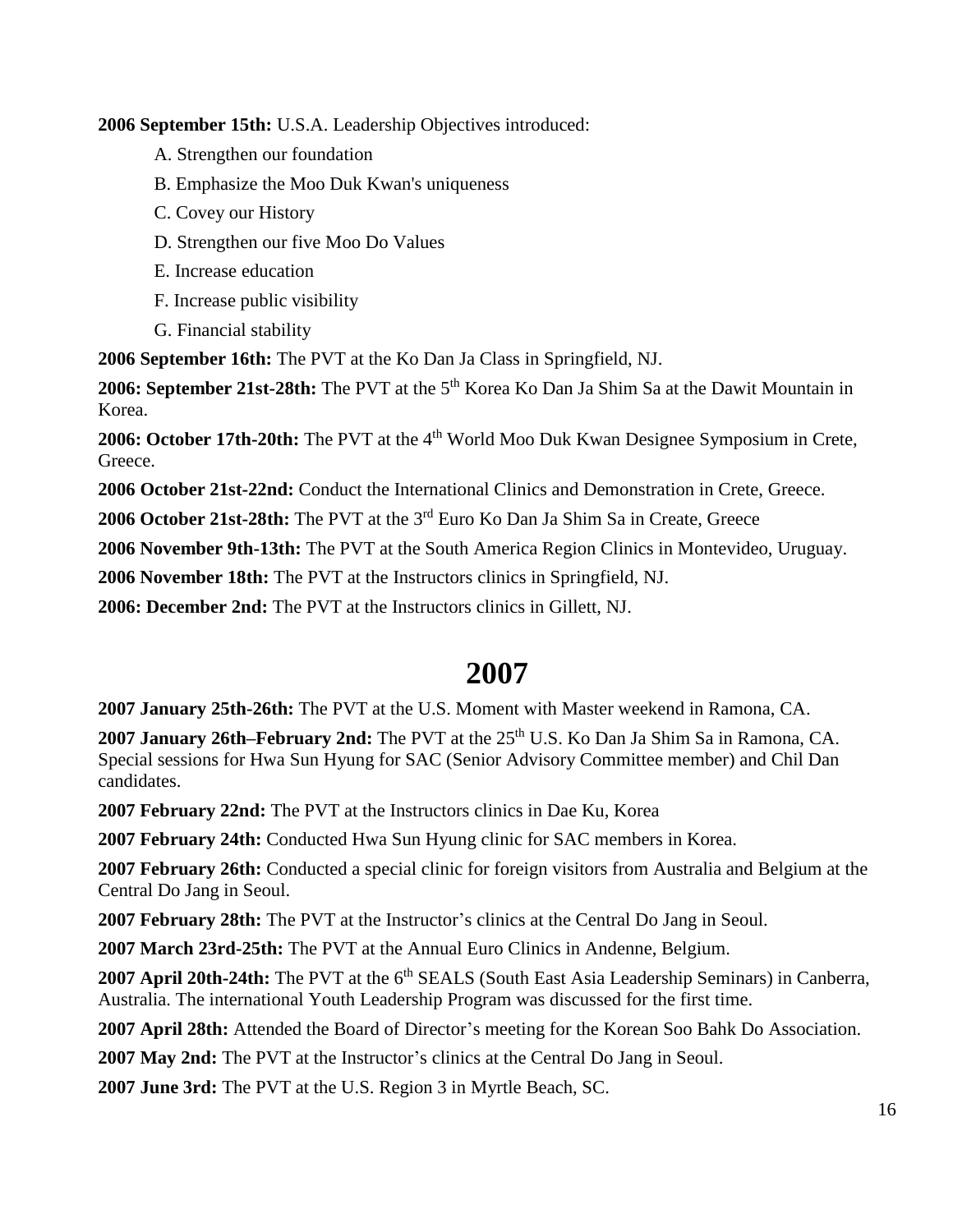**2007 June 16th:** Conducted the Hwa Sun Hyung clinic for U.S. Hu Kyun In members in Middletown, NY.

**2007 July 8th:** Conducted the National PVT Tele-Conference.

**2007 July 28th:** The PVT at the 30<sup>th</sup> years of anniversary at the Winding River Do Jang in Binghamton, NY.

**2007 August 22nd-26th:** The PVT at the 29th U.S. National Festival at the Town & Country Hotel in San Diego, CA. It was the first year to adopt the new format with the Moo Do festival. HC Hwang KJN demonstrated the Hwa Sun Hyung.

**2007 September 28th-October 4th:** The PVT at the 6<sup>th</sup> Korea Ko Dan Ja Shim Sa in Pal Kong San, Dae Ku, Korea

**2007 October 7th:** Conducted the National Soo Bahk Do Demonstration at Dae Ku, Korea.

**2007 October 8th:** The PVT at the Instructor's class at the Central Do Jang in Yong San, Seoul.

**2007 October 26th-27th:** The PVT at the U.S. Region 9 Dan Shim Sa in Santa Barbara, CA.

**2007 November 9th-15th:** The PVT at the 2nd South America Ko Dan Ja Shim Sa in Mendoza, Argentina.

**2007: November 15th-18th:** The PVT at the 5<sup>th</sup> World Moo Duk Kwan Designee Symposium in Mendoza, Argentina.

2007 **November 17th-18th:** Attend the International Goodwill Championships for the 33<sup>rd</sup> years of anniversary of the Moo Duk Kwan in Argentina.

### **2008**

**2008 February 23rd-24th:** The PVT at the Instructor's clinics at the Neo Gu Ri Village in An Seong, Kyong Ki Province where was the 2008 Korea Ko Dan Ja site.

**2008 March 13th-16th:** The PVT at the Annual Euro Clinics in Bruxelle, Belgium. Hwa Sun Hyung classes for Senior Dans in Euro.

**2008 March 29th:** The PVT at the Hwa Sun Hyung Clinics for 6th Dan and higher ranks for the East coast region in Springfield, NJ.

**2008 April 18th-19th:** The PVT at the U.S. Region 5 Dan Shim Sa in Cleveland, OH.

**2008 May 3rd:** The PVT at the U.S. Region 2 Dan Shim Sa in Piscataway, NJ.

2008 May 10th: The PVT at the 121<sup>st</sup> Dan Shim Sa at the Central Do Jang in Yong San, Seoul.

**2008 May 23rd-25th:** The PVT at the clinics at Mexico City and Agua Caliente, Mexico

**2008 June 21st-22nd:** The PVT at the 1st South Jersey Moo Duk Kwan Festival in Pennsville, NJ

**2008 June 28th:** The PVT at the Instructor's Hyung clinics in Springfield, NJ

2008: July 5th-11th: The PVT at the 4<sup>th</sup> Euro Ko Dan Ja Shim Sa in Wald, Switzerland.

**2008 July 12th-19th:** The PVT at the Euro Swiss Summer Camp in Thusis, Switzerland.

**2008 August 14th-16th:** The PVT at the 30th U.S. National Festival at the Town & Country Hotel in San Diego, CA.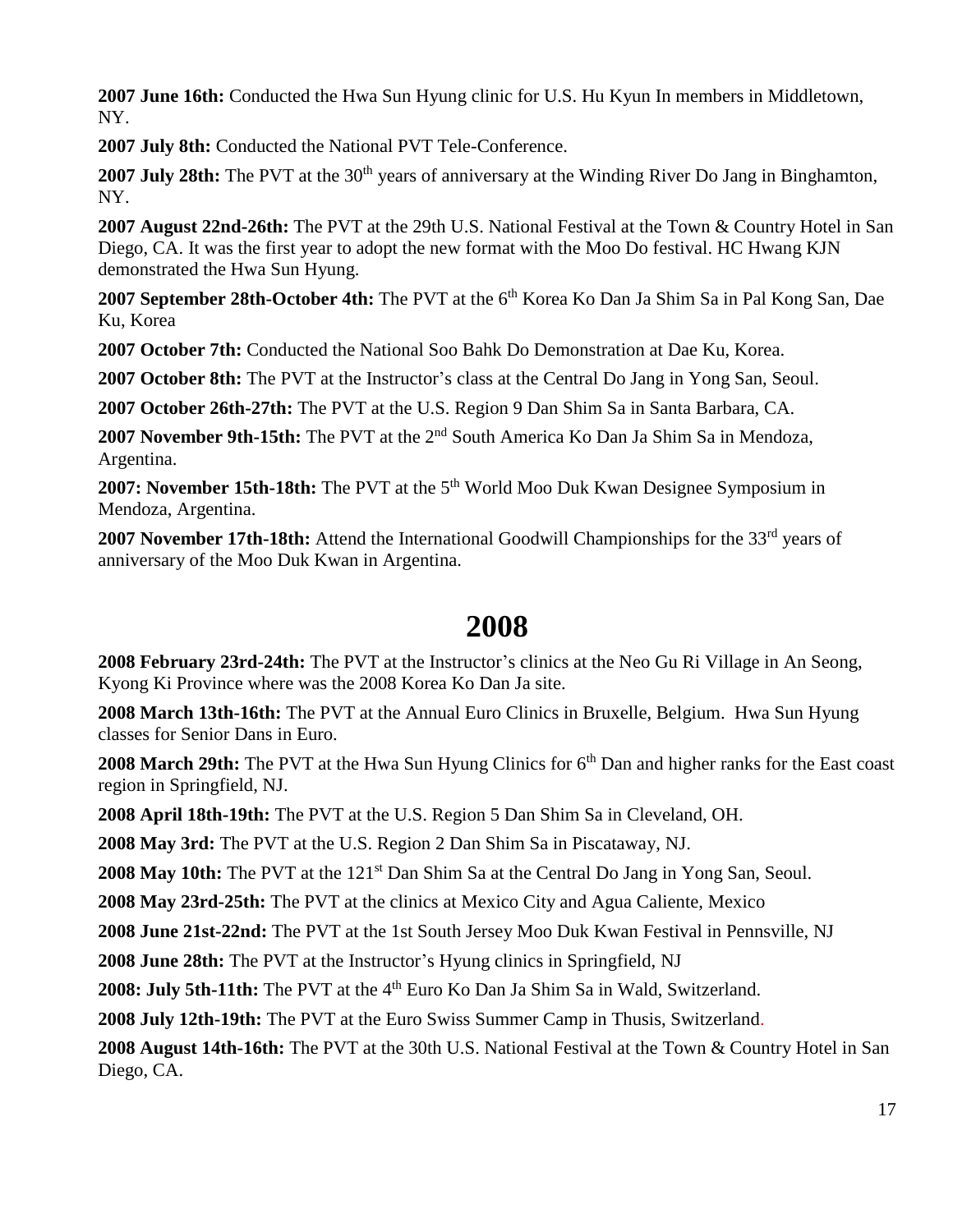2008 August 15th-22nd: The PVT at the U.S. 26<sup>th</sup> Ko Dan Ja Shim Sa at Town & Country Hotel in San Diego and moved to Ramona on August  $17<sup>th</sup>$  and finished the Shim Sa in Ramona, CA.

**2008: October 17th-23rd,** The PVT at the 7th Korea Ko Dan Ja Shim Sa at Neo Gu Ri Village in An Seong, Korea.

**2008 November 14th-17th:** The PVT at the Greek National Clinics and Championships in Glyfada, Athens, Greece

**2008 November 18th-23rd:** The PVT at the 6th World Moo Duk Kwan Designee's Symposium at Spa, Belgium.

**2008 December 13th-17th:** The PVT at the 7<sup>th</sup> SEALS (South East Asia Leadership Seminar) in Limbang, Sarawak, Malaysia.

**2008 December 21st:** The PVT at the Instructor's Ho Sin Sool Clinic in Dae Ku, Korea

### **2009**

**2009 January 31st:** Conducted a clinic for the 7<sup>th</sup> Dan and higher rank at Gillett, NJ

**2009 February 7th:** The PVT at the Ko Dan Ja / Instructor's clinic in New Windsor, NY.

**2009 February 21st:** The PVT at the Regional clinic for R1 at Danbury, CT.

**2009 March 7th:** The PVT at the Ko Dan Ja Hyung clinics at Springfield, NJ.

**2009 March 13th-14th:** The PVT at the Il Soo Sik clinics at Santa Barbara, CA.

**2009 April 17th:** Visited Region 5 for Nai Han Ji Hyung clinic with attended Ko Dan Ja.

**2009 April 18th:** The PVT at the US Region 2 Dan Shim Sa in Pennsville, NJ

**2009 May 1st-2nd:** The PVT at the US Region 3 Dan Shim Sa in Myrtle Beach, SC.

**2009 May 9th-10th:** The PVT at the Ko Dan Ja / Instructor's clinics at the Central Do Jang in Seoul.

**2009 June 20th:** The PVT at the 2nd South Jersey Moo Duk Kwan Festival at Pennsville, NJ.

**2009 August 27th-29th:** The PVT at the 31st U.S. Nationals / Moo Do Festival at the Town & Country Hotel in San Diego, CA. Introduced the new World Moo Duk Kwan patch as well as the Moo Do Chul Hak in English version at the event.

2009 **August 29th-September 4th:** The PVT at the 27<sup>th</sup> U.S. Ko Dan Ja Shim Sa, at Ramona, CA.

**2009 September 12th:** Photo taking session for Hwa Sun Hyung, Chil Song Hyungs, and Yuk Ro Hyungs in Springfield, NJ.

**2009 September 22nd-27th:** The PVT at the 7th World Moo Duk Kwan Designee's Symposium in Atlanta, GA. International Youth Leader team attended.

2009 October 11th: The PVT at the 1<sup>st</sup> Youth Hwa Rang training sessions sponsored by the Moo Duk Kwan Academy, Ellenville, NY

**2009 October 17th:** The PVT during the TAC tour event at the Region 2 Dan Shim Sa in Binghamton, NY.

**2009 October 30th:** Conducted and presented demonstration with the 2009 Korea Ko Dan Ja candidates at the Yong Oh Rhum Traditional Martial arts Festival in Yong In, Korea.

2009 October 31st-November 6,th The PVT at the 8<sup>th</sup> Korea Ko Dan Ja Shim Sa in An Seong, Korea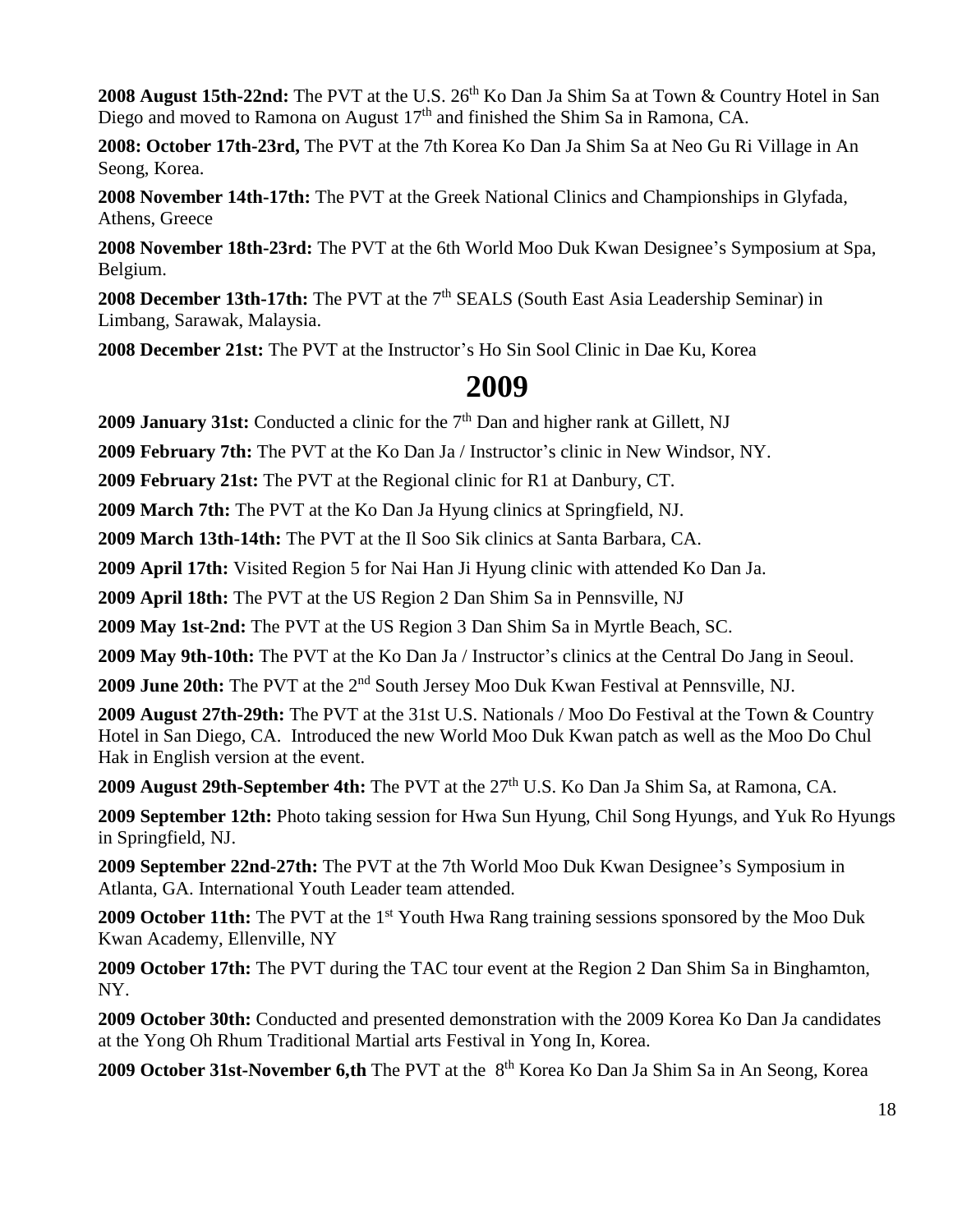**2009 November 15th-21st:** The PVT at the 3rd South America Ko Dan Ja Shim Sa in Mar Del Plata, Argentina.

**2009 November 21st:** International Clinic and Championships for the 35<sup>th</sup> years of anniversary of Moo Duk Kwan in Argentina.

### **2010**

**2010 January 16th:** The PVT at the Williamstown, NJ

**2010 January 29th-31st:** The PVT at the U.S. TAC training and meeting in Atlanta, GA. Sam Soo Sik was organized and the "Moo Do Ja Seh" was set as the theme for the year.

**2010 February 13th:** The PVT at the U.S. Region 2 Instructor's clinic at the headquarters Dojang in Springfield, NJ. Sam Soo Sik was introduced.

**2010 February 18th-20th:** Attended the U.S. SAC (Senior Advisory Committee) training and meeting at Santa Inez, CA. W.Y. Chung (410), H.C. Hwang (509), L. Seiberlich (1815), Russ Hanke (4137), V. Martinov (10189) were attended.

**2010 March 1st:** Conducted Moo Duk Kwan ambassador Tele-Conference.

**2010 March 13th-19th:** The PVT at the 5<sup>th</sup> Euro Ko Dan Ja Shim Sa in Warve, Belgium

**2010 March 20st-21nd:** The PVT at the Annual Euro Clinics in Warve, Belgium.

**2010 March 28th:** Attended the Regional Championships in Fishkill, NY.

**2010 April 9th-11th:** The PVT at the R7 TAC tour (Daymon Kenyon, 19839) in St. Paul, MN

**2010 April 17th:** The PVT at the R2 Dan Shim Sa in NJ.

**2010 April 30th-May 2nd:** The PVT at the R3 TAC tour (Ken Trevelyan, 21909) in Inwood, WV.

**2010 May 4th:** HC Hwang KJN started the Tuesday and Thursday classes at the Headquarters Do Jang in Springfield, NJ.

**2010 May 21st-23rd:** The PVT at the R2 TAC tour (Dae Kyu Jang, 20780) in Fishkill, NY.

**2010 June 17th:** The PVT at the Instructor's clinic at the Central Do Jang in Yong San, Seoul.

**2010 June 22nd-27th:** The PVT at the 8<sup>th</sup> SEALS (South East Asia Leadership Seminar) in Darwin, Australia.

**2010 June 23rd-26th:** The PVT at the 8th World Moo Duk Kwan Designee's Symposium, at Darwin, Australia. It was the first Zone representative's symposium.

**2010 July 8th-11th:** The PVT at the 32nd U.S. Nationals / Moo Do Festival in Cherry Hill, NJ.

**2010 July 22nd-25th:** The PVT at the Region 10 TAC tour (Daymon Kenyon, 19839) in Ellenberg, WA.

**2010 August 7th-14th**: The PVT at the Euro Swiss Camp in Switzerland

**2010 August 27th-29th**: The PVT at the Region 1 TAC tour (Ken Trevelyan, 21909) in Boston, MA.

**2010 September 17th-19th:** The PVT at the Region 4 TAC tour (Philip Bartolacci, 20571) in Alpharetta, GA.

**2010 September 24th-26th**: The PVT at the Region 6 TAC tour (Kris Poole, 20632) at Carthage, TX.

**2010 October 9th:** The PVT at the R2 Dan Shim Sa in Williamstown, NJ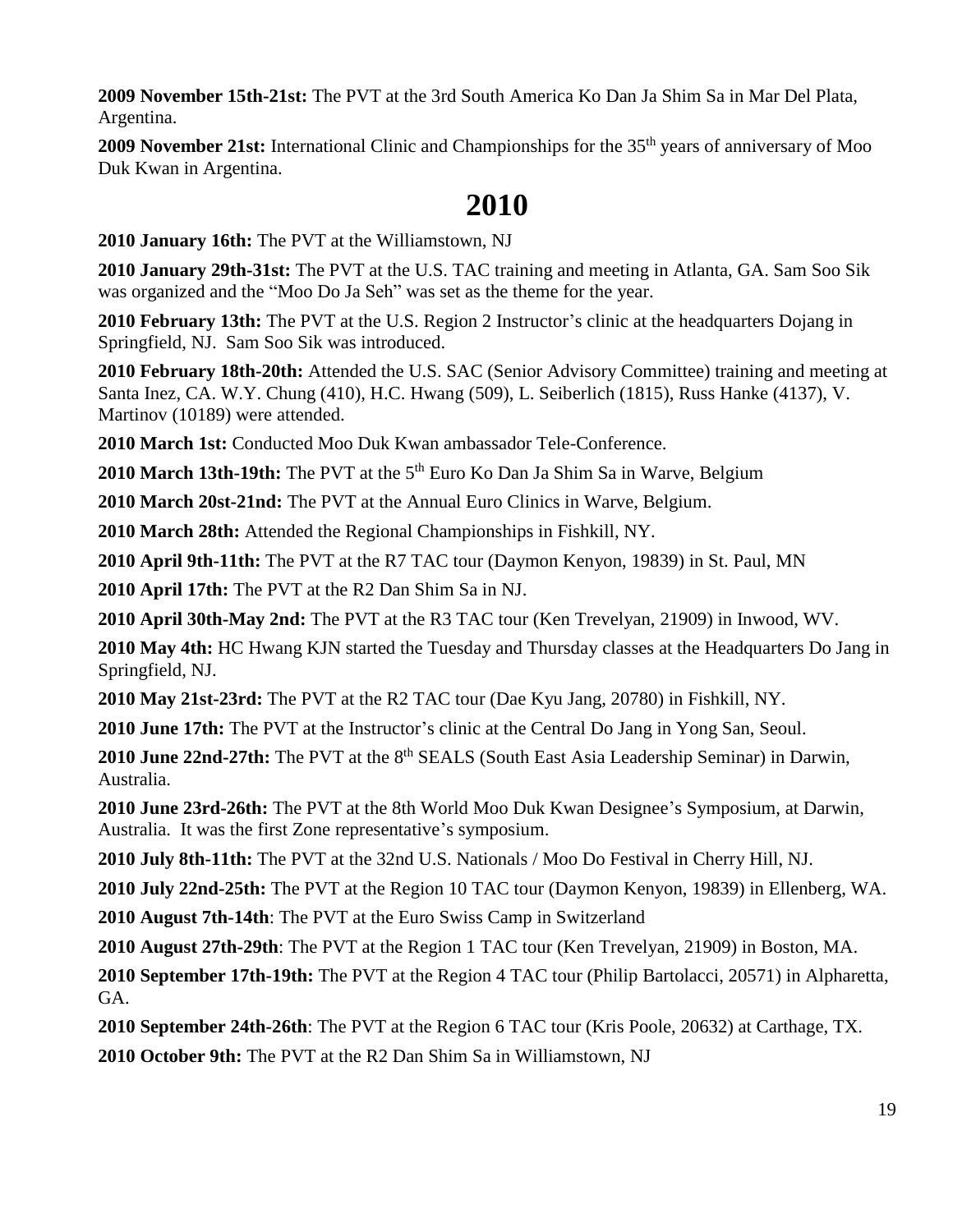**2010 October 15th**: Attended and presented demonstration with Ko Dan Ja candidates at the Traditional Martial arts festival at the Khum Jeong Gym in Pusan.

**2010 October 16th:** The PVT at the special training session and banquet for the 65<sup>th</sup> Moo Duk Kwan anniversary in Kyong Ju, Korea.

October 16-22, 2010: The PVT at the 9<sup>th</sup> Korea Ko Dan Ja Shim Sa, in Kyong Ju, Korea

**November 12-14, 2010:** The PVT at the U.S. Moment with Master weekend in Ramona, CA.

2010 **November 12th-19th:** The PVT at the 28<sup>th</sup> U.S. Ko Dan Ja Shim Sa, in Ramona, CA.

#### **2011**

**2011 January 19th:** Attended the Tele-Conference for the Moo Duk Kwan Ambassador sponsored by Terri Coffee (28912)

**2011 January 25th:** Korean Soo Bahk Do members visited the Headquarters for training.

**2011 February 26th:** The PVT at the Williamstown, NJ. Theme was the Moo Do Ja Seh.

**2011 March 18th-19th:** The PVT at the TAC tour (Craig Hays, 23132) for the U.S. Region 2 at the Headquarters Do Jang in Springfield, NJ

**2011 March 25th-27th:** Attended and assisted the Annual Euro Clinic and General Meeting in Warve, Belgium.

**2011 April 14th-16th:** The PVT at the TAC tour (Daymon Kenyon, 19839) and Region 9 Dan Shim Sa at Torrance, CA. The concept of "START" program was started with assistance of V. Martinov (10189), D. Kenyon (19839), J. Mahony (28537), and J. Duncan (29793).

**2011 April 30th-May 1st:** The PVT at the U.S. Region 3 Dan Shim Sa & Instructor's clinics in Myrtle Beach, SC.

**2011 May 4th:** Conducted the U.S. SAC (Senior Advisory Committee) Tele-Conference for the "START (Share The ART)" program.

2011 May 14th: Conducted the 127<sup>th</sup> Dan Shim Sa and PVT at the Central Do Jang in Yong San, Seoul.

**2011 May 15th:** The PVT at the Instructor's clinic at the Central Do Jang in Yong San, Seoul.

**2011 June 1st:** The 4<sup>th</sup> Generation of the U.S. TAC was appointed. They were:

Cash Cooper (23082 - Chairman

Bill Nelson (21420) – Neh Gong Bu

Lisa Kozak (23540) – Neh Gong Bu

Josh Lockwood (29577) – Neh Gong Bu

Daymon Kenyon (19839) – Weh Gong Bu

Craig Hays (23132) – Weh Gong Bu

Jeff Griggs (23269) – Weh Gong Bu

Kris Poole (20632) – Shim Gong Bu

Dae Kyu Jang (20780) – Shim Gong Bu

Jennifer Gibbons (32238) – Shim Gong Bu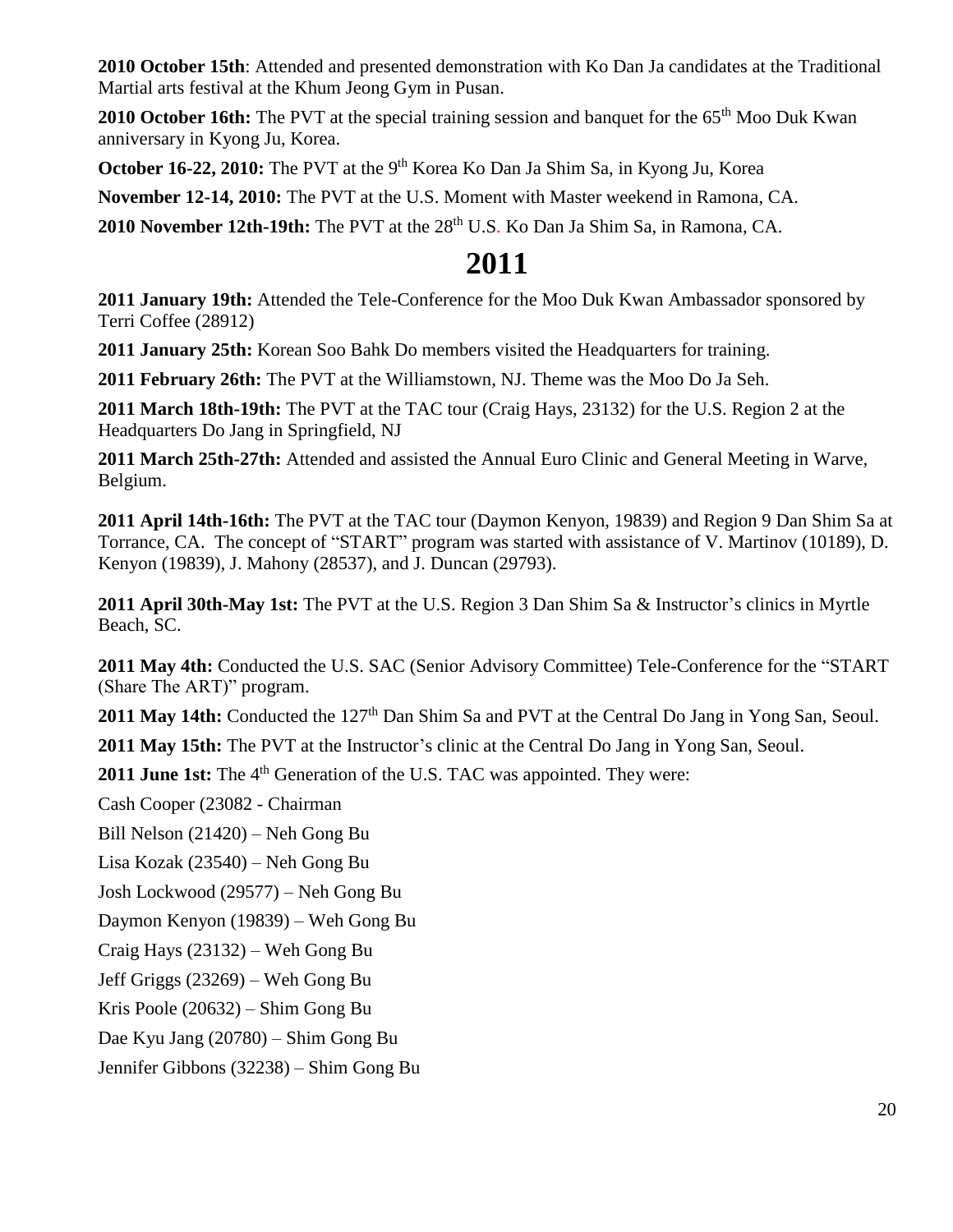**2011 June 1st:** Conducted Tele-Conference for promoting the "START" program. The U.S. HKI (Hu Kyun In), TAC (Technical Advisory Committee). BOD (Board of Directors), and NPVT (National PVT Committee) were attended the conference.

**2011 June 18th:** The PVT at the U.S. Region 2 Hwa Rang Camp.

**2011 June 10th:** The PVT at the Manhasset, NY

**2011 June 26th – July 2nd:** The PVT at the Euro Summer Camp in Marathon, Greece.

2011 July 6th-9th: The 33<sup>rd</sup> U.S. Nationals / Moo Do Festival at the Town & Country Hotel in San Diego, CA.

**2011 July 21st-24th:** The PVT at the U.S. Region 10 TAC tour (C. Cooper, 23082, J. Gibbons, 32238) and Summer Camp.

2011 October 15th-21st: The PVT at the 10<sup>th</sup> Korea Ko Dan Ja Shim Sa in An Seong, Korea.

**2011 November 4th-10th:** The PVT at the 4<sup>th</sup> South America Ko Dan Ja Shim Sa in Mendoza, Argentina.

**2011 November 7th-11th:** The PVT at the 9th World Moo Duk Kwan Designee's Symposium in Mendoza, Argentina

**2011 November 11th-18th:** The PVT at the 29<sup>th</sup> U.S. Ko Dan Ja Shim Sa, in Ramona, CA.

2011 **December 2nd-6th:** The PVT at the 9<sup>th</sup> SEALS (South East Asia Leadership Seminar) in Miri, Sarawak, Malaysia

**2011 December 10th-11th:** The PVT at the Instructor's clinic in Ja Yu Dae Ryun in Tchoong Ju, Korea.

#### **2012**

**2012 February 25th**: The PVT at the Instructor's class in Springfield, NJ.

**2012 March 30th:** The PVT at the Annual Euro Clinics and Championships in Athens, Greece

**2012 April 1st-7th:** The PVT at the 6<sup>th</sup> Euro Ko Dan Ja Shim Sa in Glyfada, Athens, Greece.

**2012 April 13th-15th:** Attended and assisted the Region 5 Dan Shim Sa and clinics at Merrillville, IN.

**2012 April 19th:** The PVT at Santa Barbara, CA

**2012 April 20th-21st:** Attended and assisted the Region 9 Dan Shim Sa and clinics in Santa Barbara, CA. **2012 May 1st:** The PVT at Williamstown, NJ.

**2012 May 3rd-5th:** The PVT at the Region 3 Dan Shim Sa and clinics in Myrtle Beach, SC

2012: May 13th: The PVT at the 129<sup>th</sup> Classing Dan Shim Sa and Clinic at the Central Do Jang in Yong San, Seoul, Korea.

**2012 June 8th-9th:** The PVT at the Manhasset, NY.

**June 27-30, 2012:** The 34<sup>th</sup> U.S. National Festival in Cherry Hill, NJ. USA

**2012 July 12th:** Visited and trained with young generation of Ko Dan Ja at the Headquarters Do Jang in Springfield, NJ

**2012 July 29th- August 4th:** The PVT at the Euro Swiss Summer Camp at the Piz Beverin, in Swiss Alps.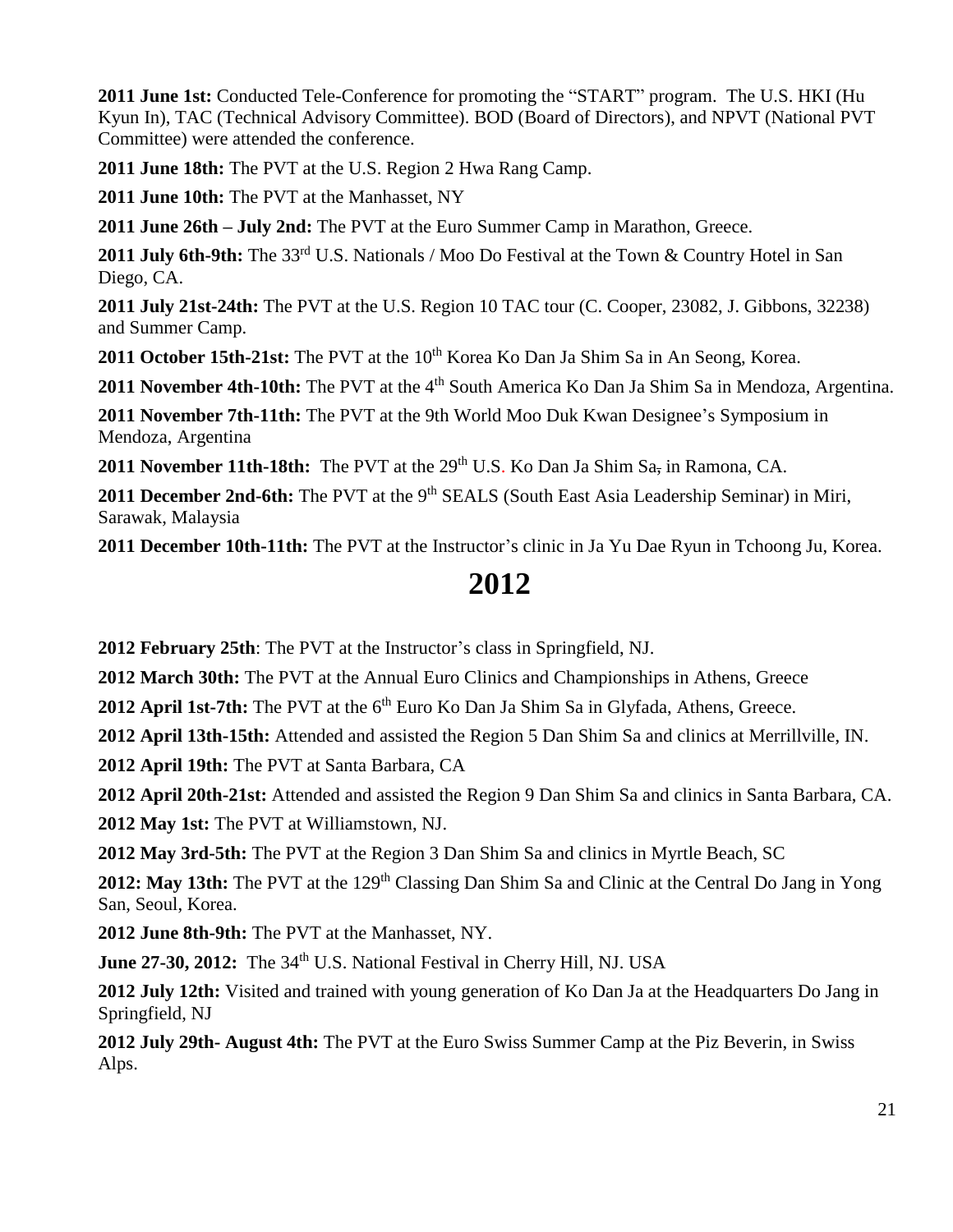**2012 September 29th:** Attended the Binghamton, NY for the 40<sup>th</sup> years of Moo Duk Kwan of Frank Schermerhorn (19787)

2012 October 12th-18th: The PVT at the 11<sup>th</sup> Korea Ko Dan Ja Shim Sa at Pal Gong Mountain, Dae Ku, Korea.

**2012 October 20th:** The PVT at the 130<sup>th</sup> Dan Shim Sa and clinics at the Central Do Jang in Yong San.

**2012 November 9th-11th:** The PVT at the Moment with Master weekend in Ramona, CA.

**2012 November 11th-15th:** The 10th World Moo Duk Kwan Designees (Zone) Symposium in Ramona, CA.USA

2012 November 9th-16th: The 30<sup>th</sup> U.S. Ko Dan Ja Shim Sa in Ramona, CA.

**2012 December 8th:** Guardians of the Art #2 seminar, Springfield, NJ.

#### **2013**

**2013 October 2nd:** S.E.A.L.S. (South / East / Asian/ Leadership / Seminars) Adelaide, Australia

**2013 October 29th:** Conducted,11th World Moo Duk Kwan Symposium, Athens, Greece

Objectives: A. Youth Leadership

B. Standardization of Jo-Kyo / Kyo-Sa / Sa Bom certification

C. Preparation for 70th Celebration, Seoul, Korea in 2015

**2013 March 1st:** Euro Ko Dan Ja Shim Sa, Belgium

**2013 March 22nd:** Euro Seminars, Belgium.

**2013 May:** Euro Soo Bahk Do seminars Athens, Greece

**2013 July 17th:** 35th U.S. National Festival, Cherry Hill NJ.

**2013 July 27th:** Conducted,7th Euro Ko Dan Ja Shim Sa, Wald, Switzerland

**2013 September 14th:** Conducted, Ko Dan Ja Shim Sa, Moo Do Festival, and seminars, Cordoba, Argentina

**2013 October 11th:** Conducted,12th Ko Dan Ja Shim Sa, Seoul, Korea

**2013 November 15th:** Conducted, 30th Ko Dan Ja Shim Sa, San Diego, CA.

#### **2014**

**2014 January:** Vision Tour II tour Announced

**2014 April 11th-13th,** Attended PVT II, Region 5, U.S.A. and Dan Shim Sa

**2014 April 15:** Attended the 133rd Dan Shim Sa in Region 2, USA

**2014 April 17-28:** 133<sup>rd</sup> Dan Shim Sa at the Central HQ in Seoul and preparing the 70<sup>th</sup> of Moo Duk Kwan Celebration in Korea.

**2014 May 1-4 th:** PVT II tour and the 133rd Dan Shim Sa at Region 8, USA

**2014 June 6-8 th:** PVT II tour and the 133rd Dan Shim Sa at Region 6, USA

**2014 June 15th:** Seminars at the Manhasset, NY

**2014 June 28th:** PVT II tour and Youth Camp at New York upstate.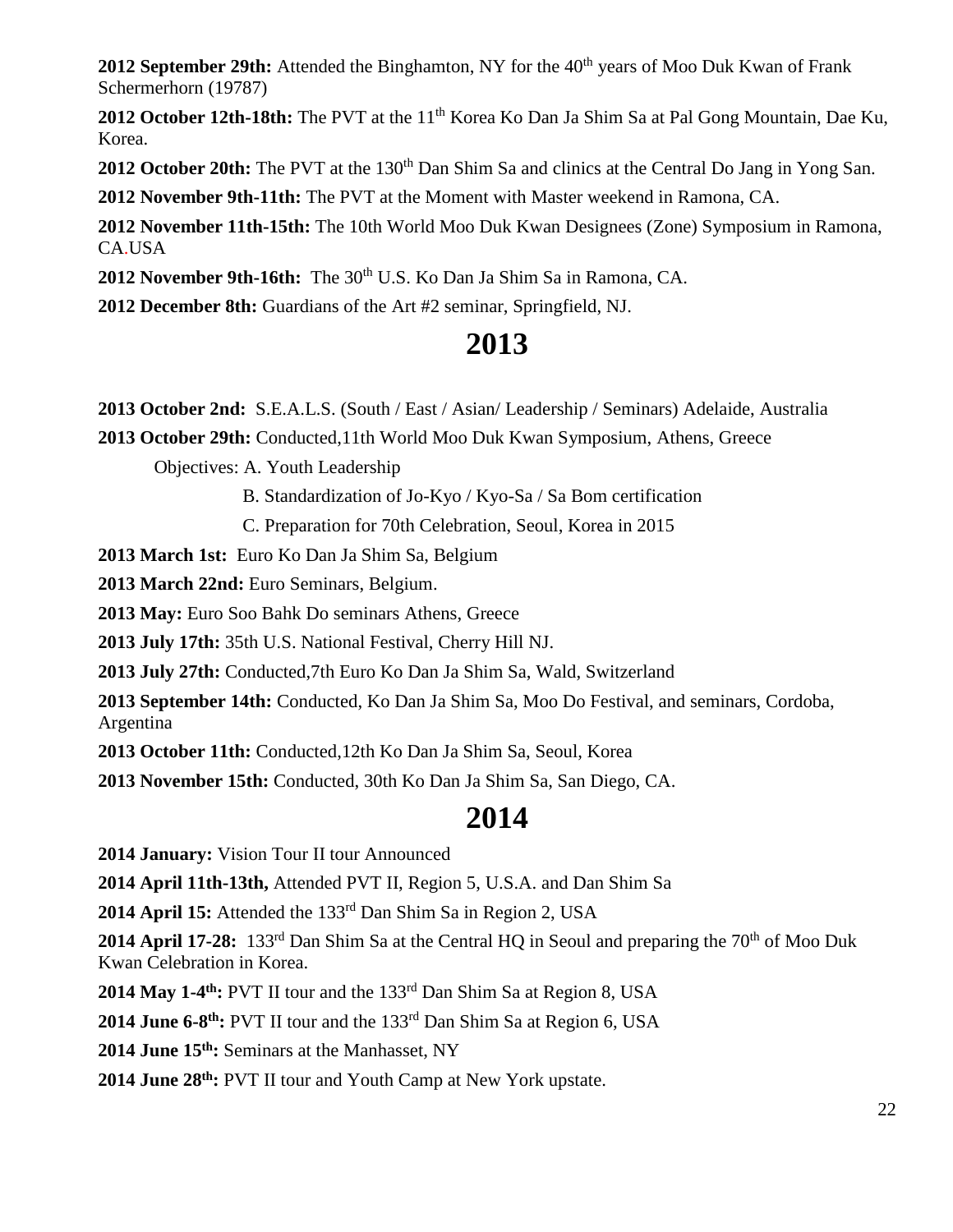**2014 July 17th-21st:** 36th U.S. National Festival, Salt Lake City, UT.

**2014 July 25th-Aug.4th:** Euro Summer Camp, Switzerland

**2014 September 7-14th:** South America Ko Dan Ja Shim Sa at Cordoba, Argentina

**2014 September 19-21st:** PVT II tour and the 134th Dan Shim Sa in Region 10, USA

**2014 October 3-5<sup>th</sup>:** PVT II tour and the 134<sup>th</sup> Dan Shim Sa in Region 9, USA

**2014 October 17th-26th:** Conducted 13th Ko Dan Ja Shim Sa, Seoul, Korea

**2014 October 26th:** 134th Dan Shim Sa at the Central HQ in Seoul, Korea.

**2014 November 6th-9th:** World Moo Duk Kwan symposium, Puerto Rico

**2014 November 14th-21st:** Conducted 31st Ko Dan Ja Shim Sa, USA, and Ramona, CA.

**2014 December 17-19th:** Preparation meeting for the upcoming trial (Protecting IP). Sa Boms WY Chung, L. Seiberlich, DK Jang, and P Duncan met with C. Kennedy in Newark, NJ

## **2015**

#### **70th anniversary of the Moo Duk Kwan**

**2015 January 17th:** USA Region 2 Alpha team seminar at the HQ Dojang in Springfield, NJ

**2015 February 9-11th:** The trial (IP Protection) in Scranton Federal court, PA

**2015 February 13-15th:** PVT II tour in Region 4, USA

**2015 February 27 – March 1st:** East Coast Winter Camp in Connecticut

2015 March 7<sup>th</sup>: 7<sup>th</sup> Dan and Up training session at the HQ Dojang in Springfield, NJ

**2015 March 21-27th:** The Euro Ko Dan Ja Shim Sa in Belgium

**2015 March 27-29th:** Annual Euro Seminars in Belgium

**2015 April 18th:** The 135th Dan Shim Sa in Region 2, USA

**2015 April 21-28th:** The 135th Dan Shim Sa at the Central HQ in Seoul / Preparing the Moo Duk Kwan 70th celebration in Korea.

**2015 June 6th:** USA Region 1 tournament for the US SBD MDK Foundation

**2015 July 23rd – 26th:** attended Region 10 Summer Camp

2015 July 30th – August 2nd: attended  $37<sup>th</sup>$  U.S. National Festival, Garden Grove, Ca. (I believe it was Boston areas of MA)

**2015 August 17th:** Wining from the trial for the protection of the name Moo Duk Kwan

**2015 October 23rd – 29th:** Conducted 14th Korean Ko Dan Ja Shim Sa, Kang Hwa Kun, In Cheon, South Korea

**2015 October 26th – 29th:** attended World Moo Duk Kwan symposium, Kang Hwa Kun, In Cheon, South Korea

**2015 October 30th – November 1st:** attended World Moo Duk Kwan 70<sup>th</sup> anniversary celebration in Suwon, South Korea

**2015 November 13th – 20th:** Conducted 32nd U.S. Ko Dan Ja Shim Sa, Ramona, Ca.